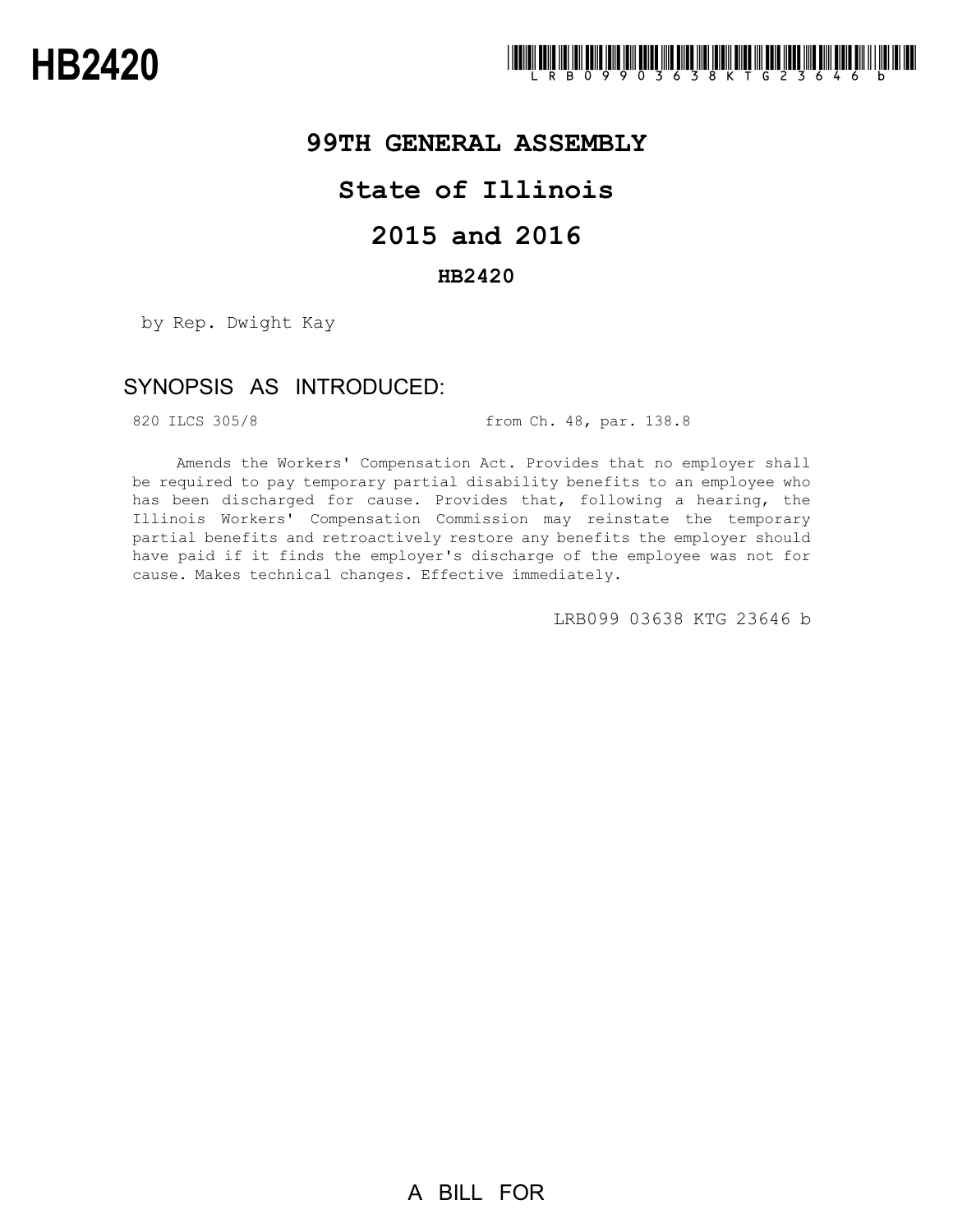1

AN ACT concerning employment.

#### **Be it enacted by the People of the State of Illinois, represented in the General Assembly:** 2 3

Section 5. The Workers' Compensation Act is amended by changing Section 8 as follows: 4 5

(820 ILCS 305/8) (from Ch. 48, par. 138.8) 6

Sec. 8. The amount of compensation which shall be paid to the employee for an accidental injury not resulting in death is: 7 8 9

(a) The employer shall provide and pay the negotiated rate, if applicable, or the lesser of the health care provider's actual charges or according to a fee schedule, subject to Section 8.2, in effect at the time the service was rendered for all the necessary first aid, medical and surgical services, and all necessary medical, surgical and hospital services thereafter incurred, limited, however, to that which is reasonably required to cure or relieve from the effects of the accidental injury, even if a health care provider sells, transfers, or otherwise assigns an account receivable for procedures, treatments, or services covered under this Act. If the employer does not dispute payment of first aid, medical, surgical, and hospital services, the employer shall make such payment to the provider on behalf of the employee. The employer 10 11 12 13 14 15 16 17 18 19 20 21 22 23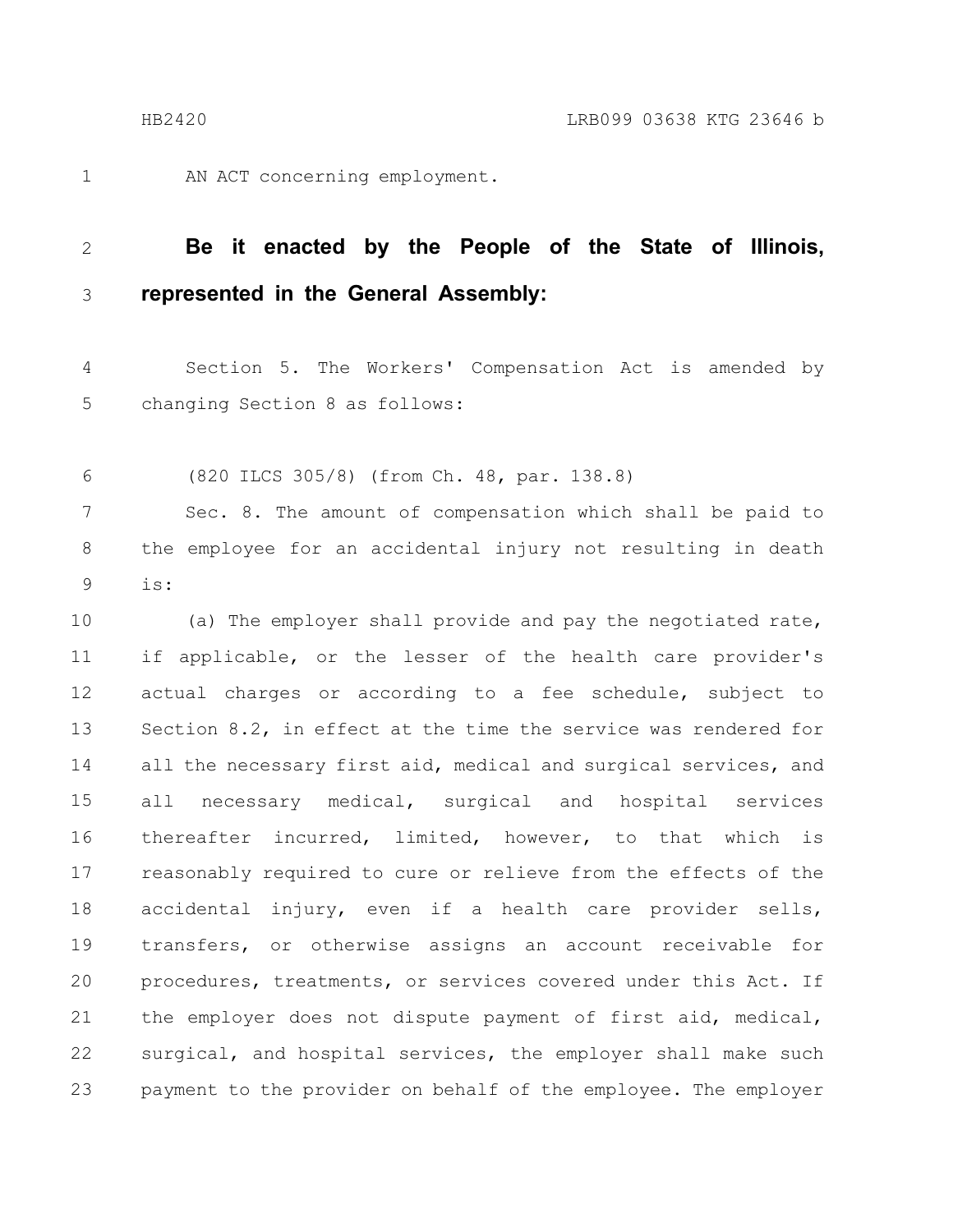HB2420 - 2 - LRB099 03638 KTG 23646 b

shall also pay for treatment, instruction and training necessary for the physical, mental and vocational rehabilitation of the employee, including all maintenance costs and expenses incidental thereto. If as a result of the injury the employee is unable to be self-sufficient the employer shall further pay for such maintenance or institutional care as shall be required. 1 2 3 4 5 6 7

The employee may at any time elect to secure his own physician, surgeon and hospital services at the employer's expense, or, 8 9 10

Upon agreement between the employer and the employees, or the employees' exclusive representative, and subject to the approval of the Illinois Workers' Compensation Commission, the employer shall maintain a list of physicians, to be known as a Panel of Physicians, who are accessible to the employees. The employer shall post this list in a place or places easily accessible to his employees. The employee shall have the right to make an alternative choice of physician from such Panel if he is not satisfied with the physician first selected. If, due to the nature of the injury or its occurrence away from the employer's place of business, the employee is unable to make a selection from the Panel, the selection process from the Panel shall not apply. The physician selected from the Panel may arrange for any consultation, referral or other specialized medical services outside the Panel at the employer's expense. Provided that, in the event the Commission shall find that a 11 12 13 14 15 16 17 18 19 20 21 22 23 24 25 26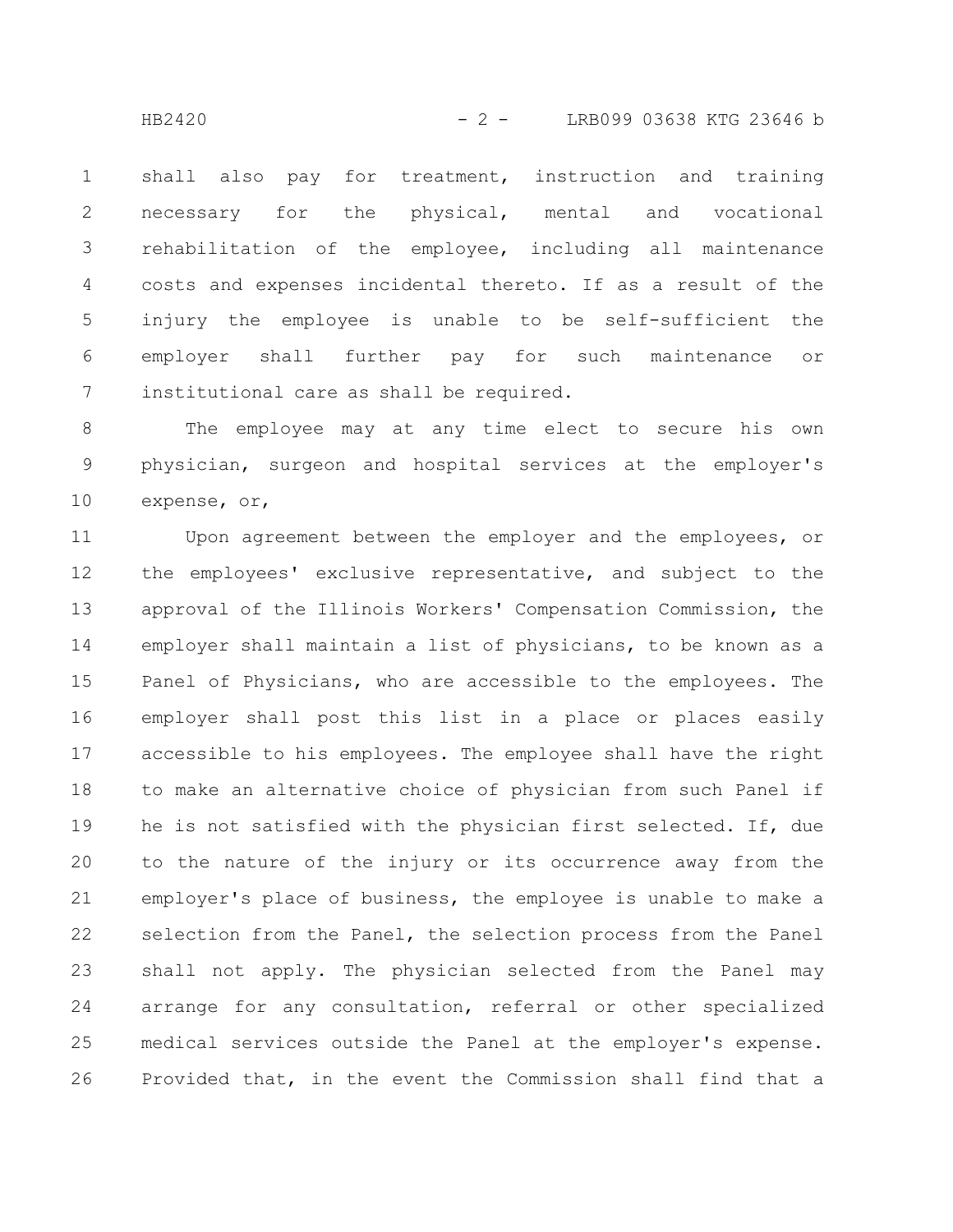doctor selected by the employee is rendering improper or inadequate care, the Commission may order the employee to select another doctor certified or qualified in the medical field for which treatment is required. If the employee refuses to make such change the Commission may relieve the employer of his obligation to pay the doctor's charges from the date of refusal to the date of compliance. 1 2 3 4 5 6 7

Any vocational rehabilitation counselors who provide service under this Act shall have appropriate certifications which designate the counselor as qualified to render opinions relating to vocational rehabilitation. Vocational rehabilitation may include, but is not limited to, counseling for job searches, supervising a job search program, and vocational retraining including education at an accredited learning institution. The employee or employer may petition to the Commission to decide disputes relating to vocational rehabilitation and the Commission shall resolve any such dispute, including payment of the vocational rehabilitation program by the employer. 8 9 10 11 12 13 14 15 16 17 18 19

The maintenance benefit shall not be less than the temporary total disability rate determined for the employee. In addition, maintenance shall include costs and expenses incidental to the vocational rehabilitation program. 20 21 22 23

When the employee is working light duty on a part-time basis or full-time basis and earns less than he or she would be earning if employed in the full capacity of the job or jobs, 24 25 26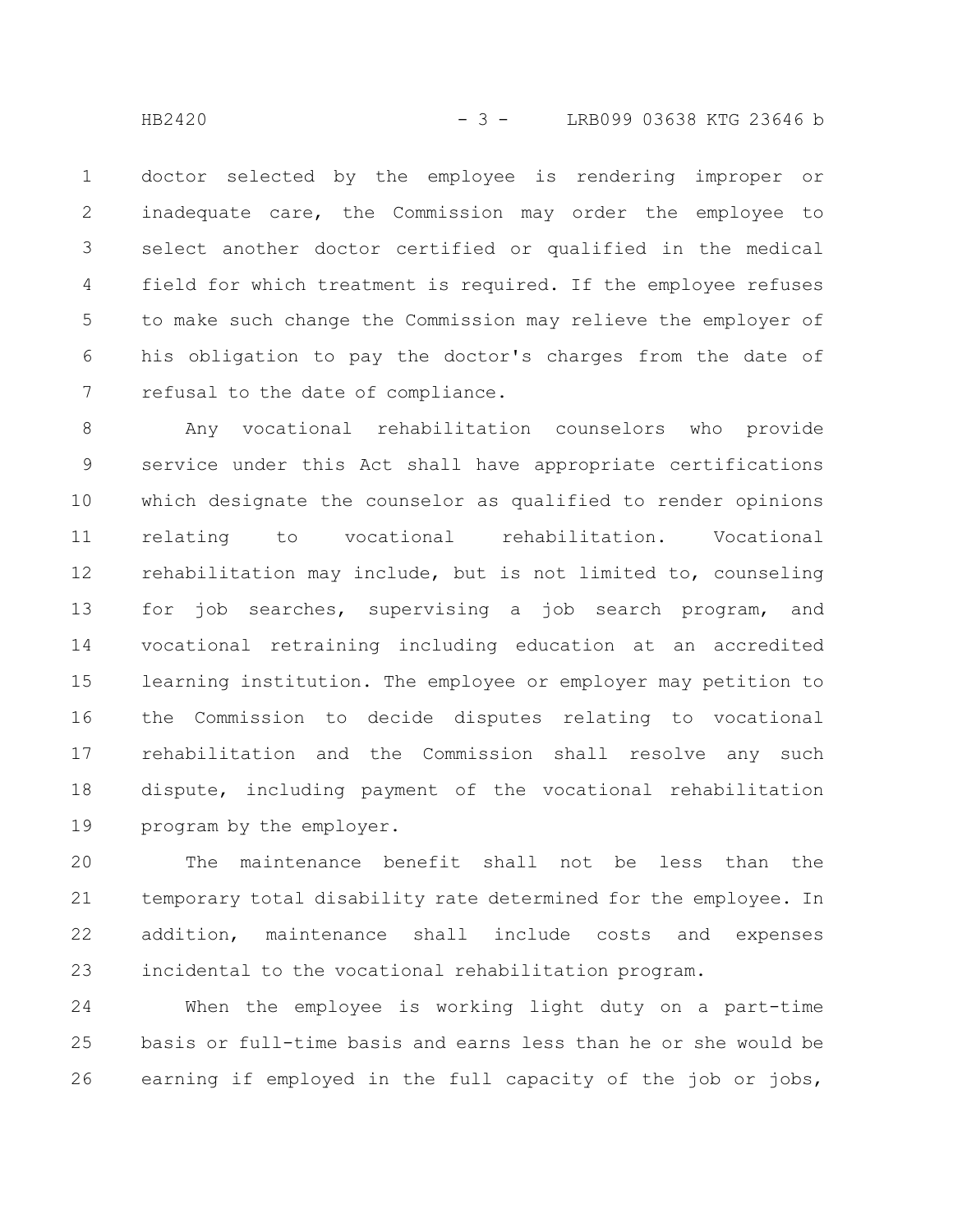then the employee shall be entitled to temporary partial disability benefits. Temporary partial disability benefits shall be equal to two-thirds of the difference between the average amount that the employee would be able to earn in the full performance of his or her duties in the occupation in which he or she was engaged at the time of accident and the gross amount which he or she is earning in the modified job provided to the employee by the employer or in any other job that the employee is working. 1 2 3 4 5 6 7 8 9

No employer shall be required to pay temporary partial disability or maintenance benefits to an employee who has been discharged for cause. Prior to suspension of temporary partial disability or maintenance benefits, the employer shall provide notice to the employee who has been discharged for cause. Following a hearing, the Commission may reinstate the temporary partial benefits and retroactively restore any benefits the employer should have paid if it finds the employer's discharge of the employee was not for cause. "Discharge for cause" means a discharge resulting from the employee's voluntary violation of a rule or policy of the employer not caused by the employee's disability. 10 11 12 13 14 15 16 17 18 19 20 21

Every hospital, physician, surgeon or other person rendering treatment or services in accordance with the provisions of this Section shall upon written request furnish full and complete reports thereof to, and permit their records to be copied by, the employer, the employee or his dependents, 22 23 24 25 26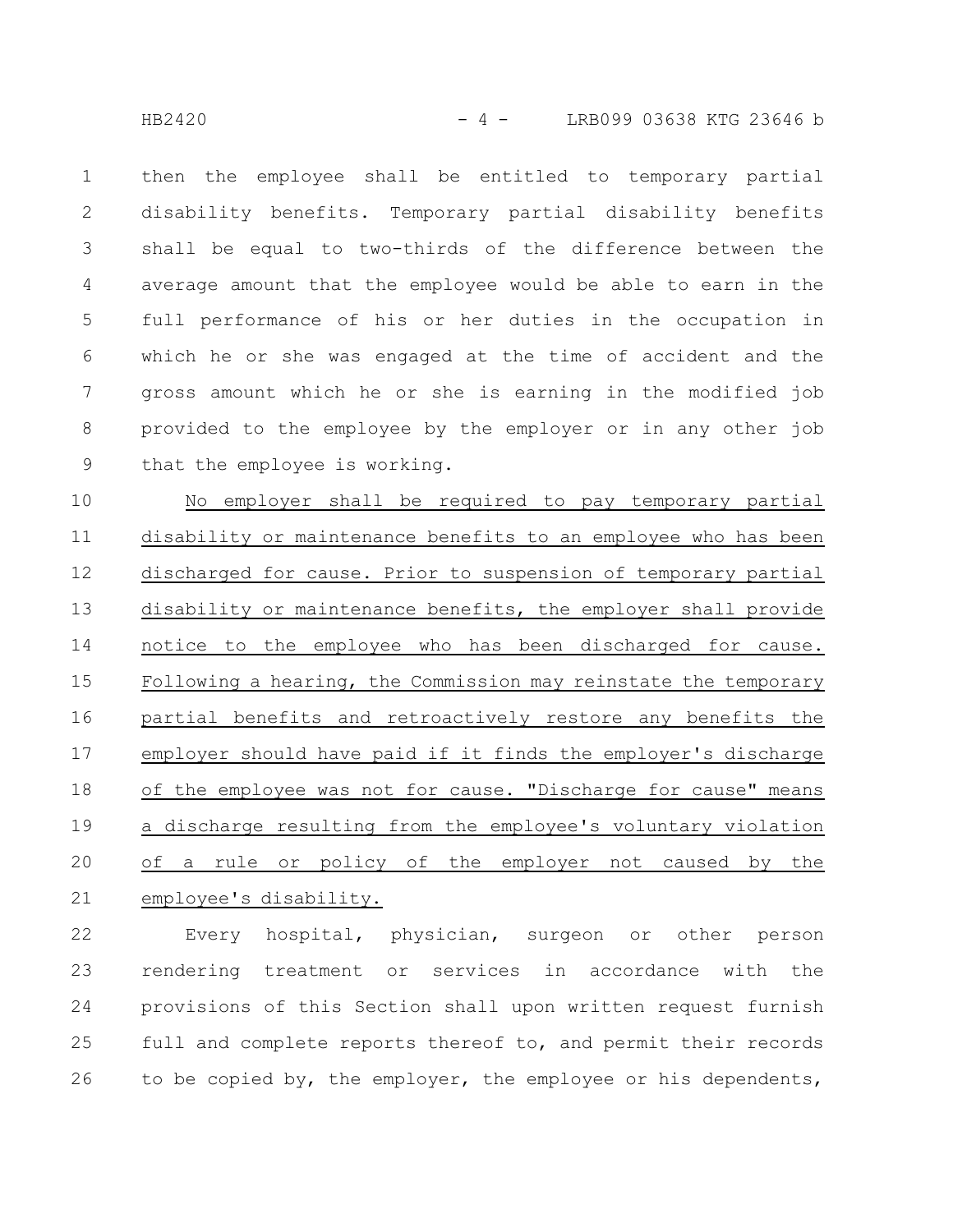as the case may be, or any other party to any proceeding for compensation before the Commission, or their attorneys. 1 2

Notwithstanding the foregoing, the employer's liability to pay for such medical services selected by the employee shall be limited to: 3 4 5

6

(1) all first aid and emergency treatment; plus

(2) all medical, surgical and hospital services provided by the physician, surgeon or hospital initially chosen by the employee or by any other physician, consultant, expert, institution or other provider of services recommended by said initial service provider or any subsequent provider of medical services in the chain of referrals from said initial service provider; plus 7 8 9 10 11 12 13

(3) all medical, surgical and hospital services provided by any second physician, surgeon or hospital subsequently chosen by the employee or by any other physician, consultant, expert, institution or other provider of services recommended by said second service provider or any subsequent provider of medical services in the chain of referrals from said second service provider. Thereafter the employer shall select and pay for all necessary medical, surgical and hospital treatment and the employee may not select a provider of medical services at the employer's expense unless the employer agrees to such selection. At any time the employee may obtain any medical treatment he or she desires at his or her own expense. This 14 15 16 17 18 19 20 21 22 23 24 25 26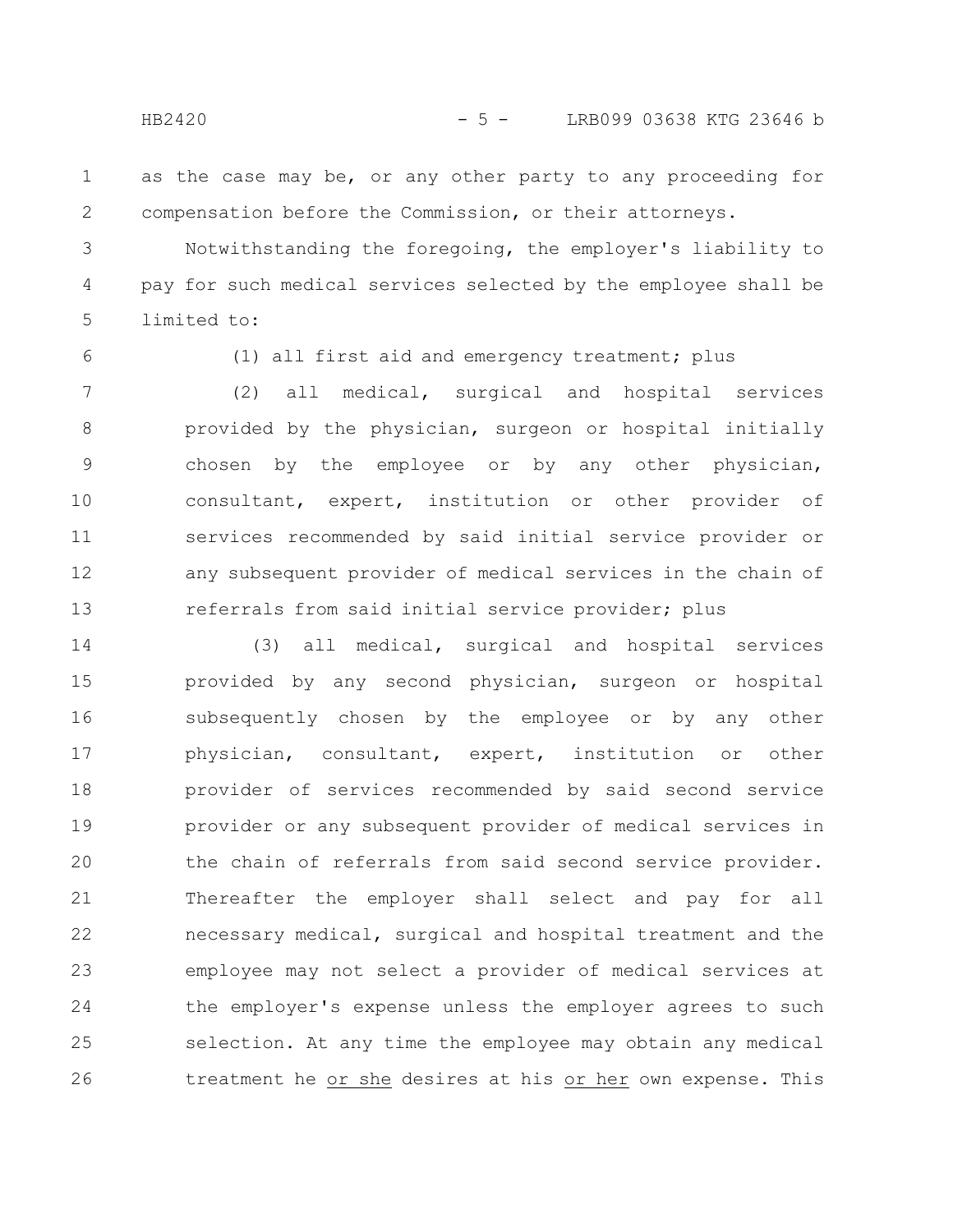paragraph shall not affect the duty to pay for rehabilitation referred to above. 1 2

(4) The following shall apply for injuries occurring on or after June 28, 2011 (the effective date of Public Act 97-18) and only when an employer has an approved preferred provider program pursuant to Section 8.1a on the date the employee sustained his or her accidental injuries: 3 4 5 6 7

(A) The employer shall, in writing, on a form promulgated by the Commission, inform the employee of the preferred provider program; 8 9 10

(B) Subsequent to the report of an injury by an employee, the employee may choose in writing at any time to decline the preferred provider program, in which case that would constitute one of the two choices of medical providers to which the employee is entitled under subsection (a)(2) or (a)(3); and 11 12 13 14 15 16

(C) Prior to the report of an injury by an employee, when an employee chooses non-emergency treatment from a provider not within the preferred provider program, that would constitute the employee's one choice of medical providers to which the employee is entitled under subsection (a)(2) or (a)(3). 17 18 19 20 21 22

When an employer and employee so agree in writing, nothing in this Act prevents an employee whose injury or disability has been established under this Act, from relying in good faith, on treatment by prayer or spiritual means alone, in accordance 23 24 25 26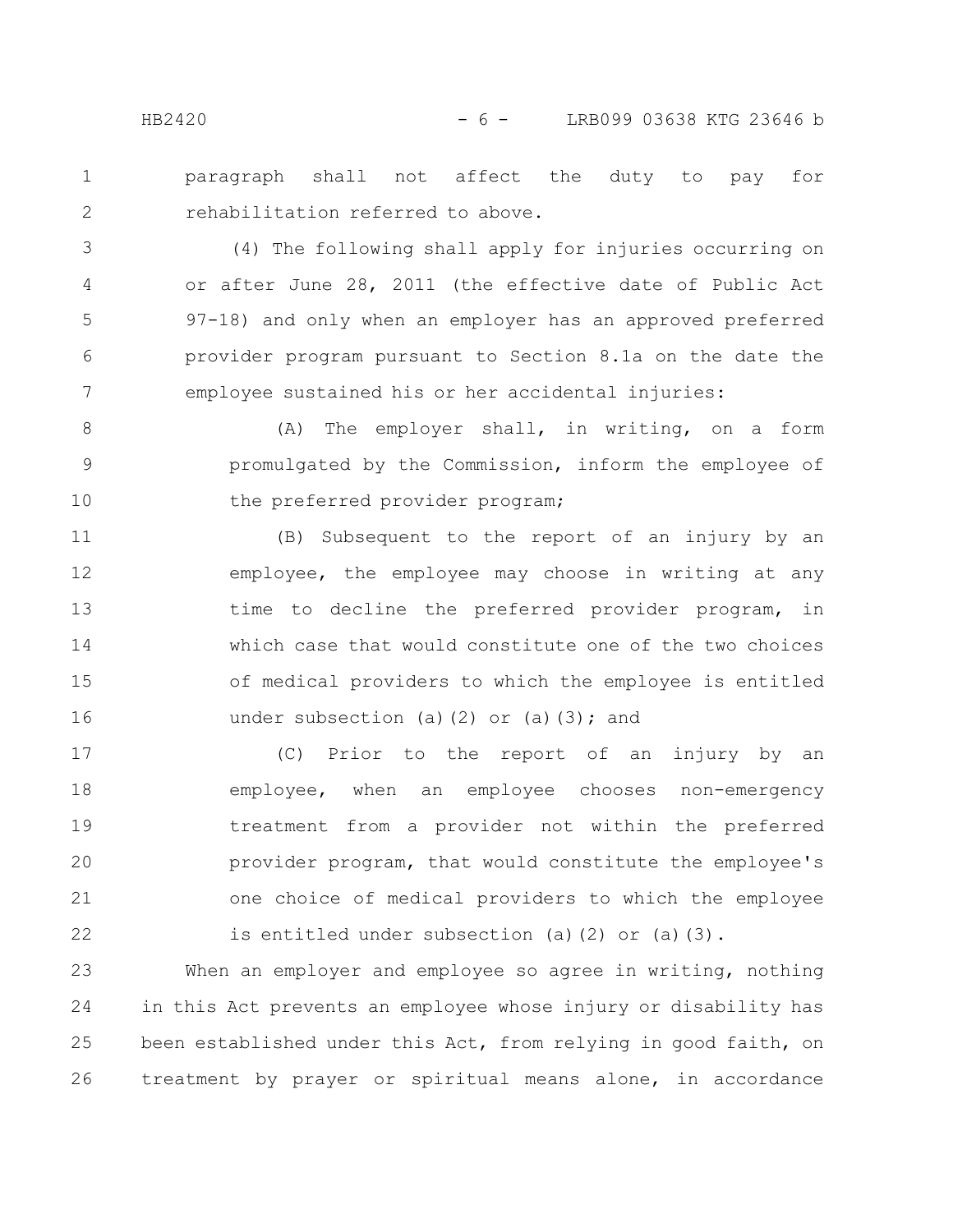with the tenets and practice of a recognized church or religious denomination, by a duly accredited practitioner thereof, and having nursing services appropriate therewith, without suffering loss or diminution of the compensation benefits under this Act. However, the employee shall submit to all physical examinations required by this Act. The cost of such treatment and nursing care shall be paid by the employee unless the employer agrees to make such payment. 1 2 3 4 5 6 7 8

Where the accidental injury results in the amputation of an arm, hand, leg or foot, or the enucleation of an eye, or the loss of any of the natural teeth, the employer shall furnish an artificial of any such members lost or damaged in accidental injury arising out of and in the course of employment, and shall also furnish the necessary braces in all proper and necessary cases. In cases of the loss of a member or members by amputation, the employer shall, whenever necessary, maintain in good repair, refit or replace the artificial limbs during the lifetime of the employee. Where the accidental injury accompanied by physical injury results in damage to a denture, eye glasses or contact eye lenses, or where the accidental injury results in damage to an artificial member, the employer shall replace or repair such denture, glasses, lenses, or artificial member. 9 10 11 12 13 14 15 16 17 18 19 20 21 22 23

The furnishing by the employer of any such services or appliances is not an admission of liability on the part of the employer to pay compensation. 24 25 26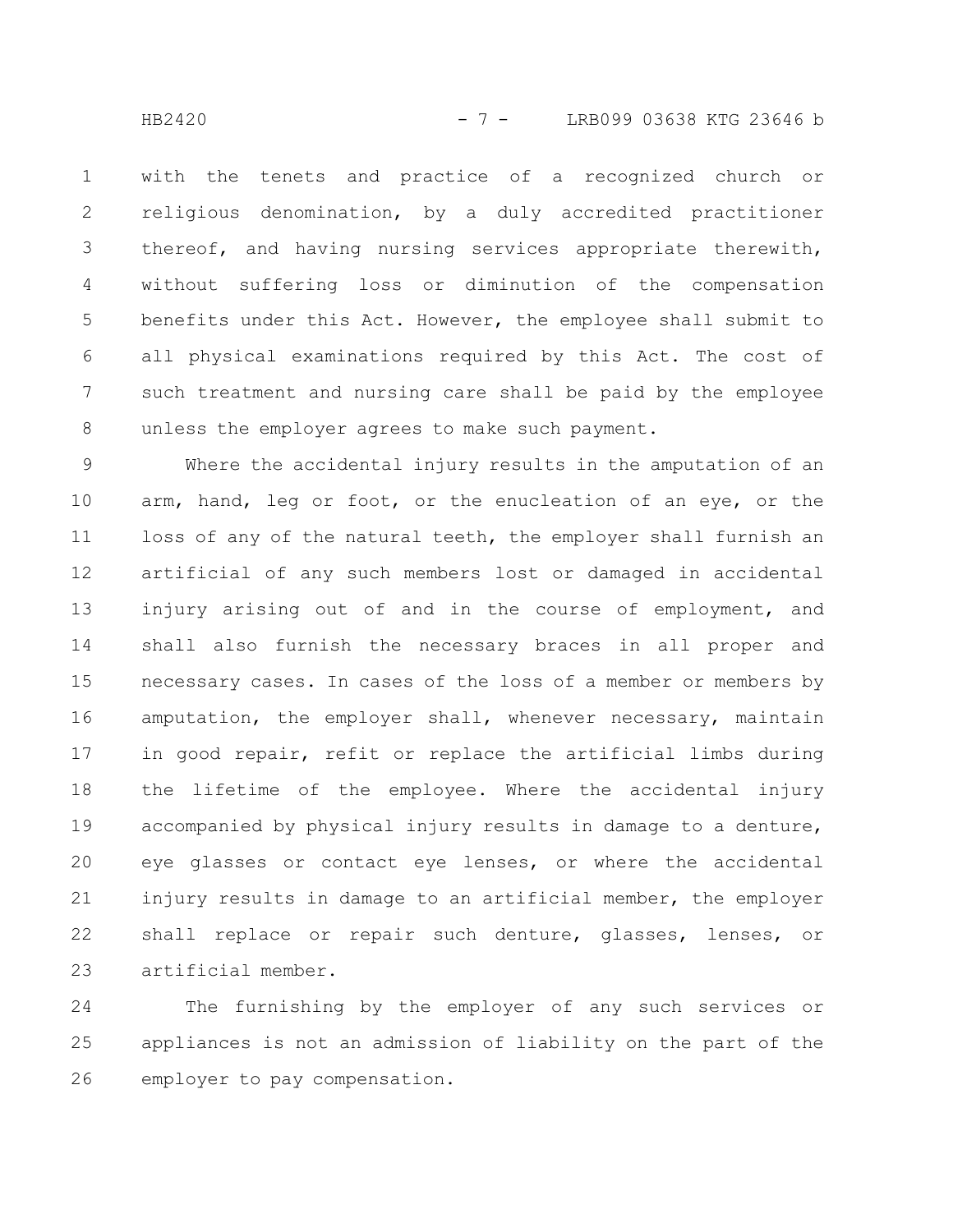The furnishing of any such services or appliances or the servicing thereof by the employer is not the payment of compensation. 1 2 3

(b) If the period of temporary total incapacity for work lasts more than 3 working days, weekly compensation as hereinafter provided shall be paid beginning on the 4th day of such temporary total incapacity and continuing as long as the total temporary incapacity lasts. In cases where the temporary total incapacity for work continues for a period of 14 days or more from the day of the accident compensation shall commence on the day after the accident. 4 5 6 7 8 9 10 11

1. The compensation rate for temporary total incapacity under this paragraph (b) of this Section shall be equal to 66 2/3% of the employee's average weekly wage computed in accordance with Section 10, provided that it shall be not less than 66 2/3% of the sum of the Federal minimum wage under the Fair Labor Standards Act, or the Illinois minimum wage under the Minimum Wage Law, whichever is more, multiplied by 40 hours. This percentage rate shall be increased by 10% for each spouse and child, not to exceed 100% of the total minimum wage calculation, nor exceed the employee's average weekly wage computed in accordance with the provisions of Section 10, whichever is less. No employer shall be required to pay temporary partial disability or maintenance benefits to an employee who has been discharged for cause. Prior to suspension of 12 13 14 15 16 17 18 19 20 21 22 23 24 25 26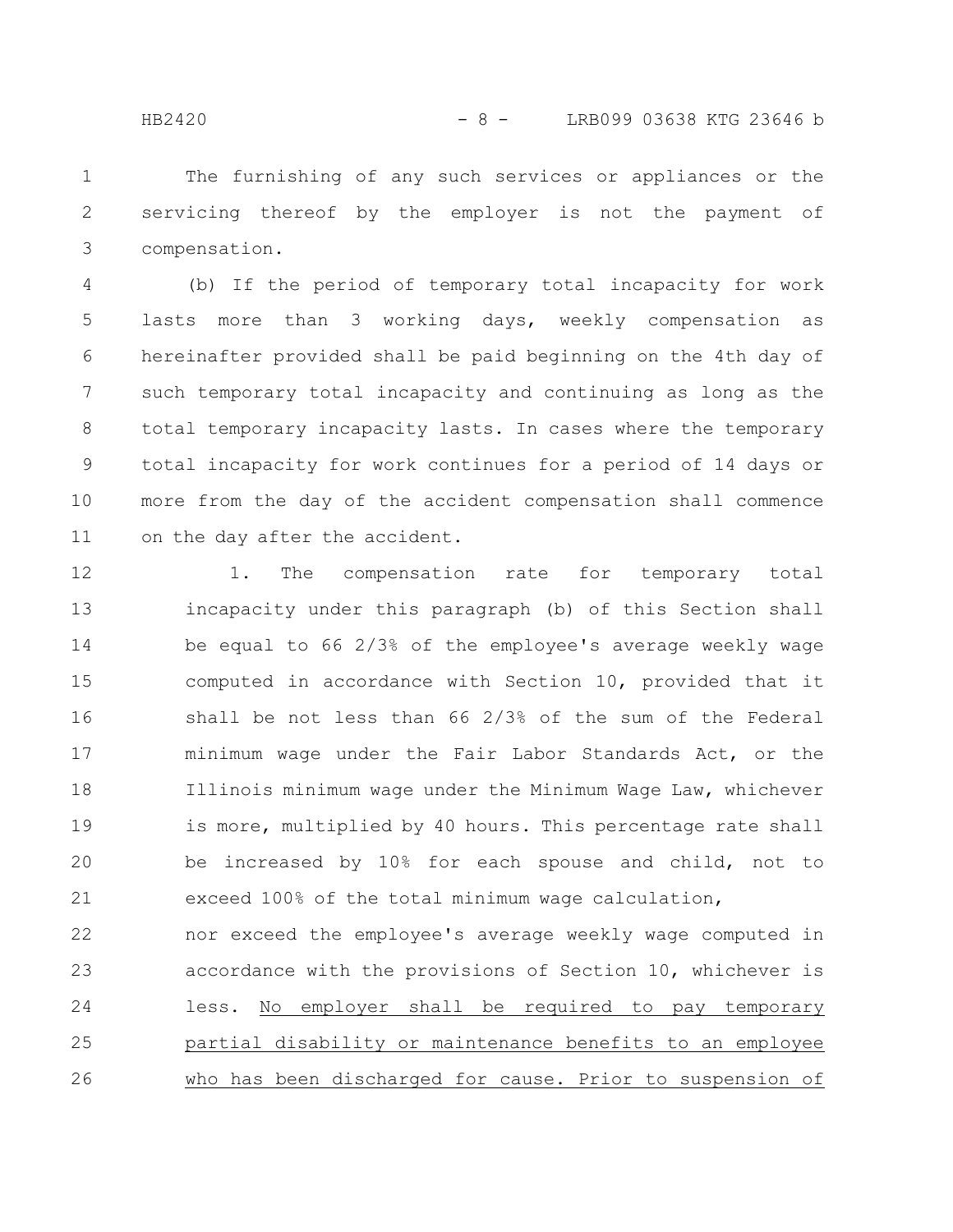| $\mathbf{1}$<br>temporary partial disability or maintenance benefits, the   |  |
|-----------------------------------------------------------------------------|--|
| $\mathcal{L}$<br>employer shall provide notice to the employee who has been |  |
| 3<br>discharged for cause. Following a hearing, the Commission              |  |
| 4<br>may reinstate the temporary partial benefits and                       |  |
| 5<br>retroactively restore any benefits the employer should                 |  |
| 6<br>have paid if it finds the employer's discharge of the                  |  |
| 7<br>employee was not for cause. "Discharge for cause" means a              |  |
| 8<br>discharge resulting from the employee's voluntary                      |  |
| 9<br>violation of a rule or policy of the employer not caused by            |  |
| 10<br>the employee's disability.                                            |  |

2. The compensation rate in all cases other than for temporary total disability under this paragraph (b), and other than for serious and permanent disfigurement under paragraph (c) and other than for permanent partial disability under subparagraph (2) of paragraph (d) or under paragraph (e), of this Section shall be equal to 66 2/3% of the employee's average weekly wage computed in accordance with the provisions of Section 10, provided that it shall be not less than 66 2/3% of the sum of the Federal minimum wage under the Fair Labor Standards Act, or the Illinois minimum wage under the Minimum Wage Law, whichever is more, multiplied by 40 hours. This percentage rate shall be increased by 10% for each spouse and child, not to exceed 100% of the total minimum wage calculation, nor exceed the employee's average weekly wage computed in 11 12 13 14 15 16 17 18 19 20 21 22 23 24 25

accordance with the provisions of Section 10, whichever is 26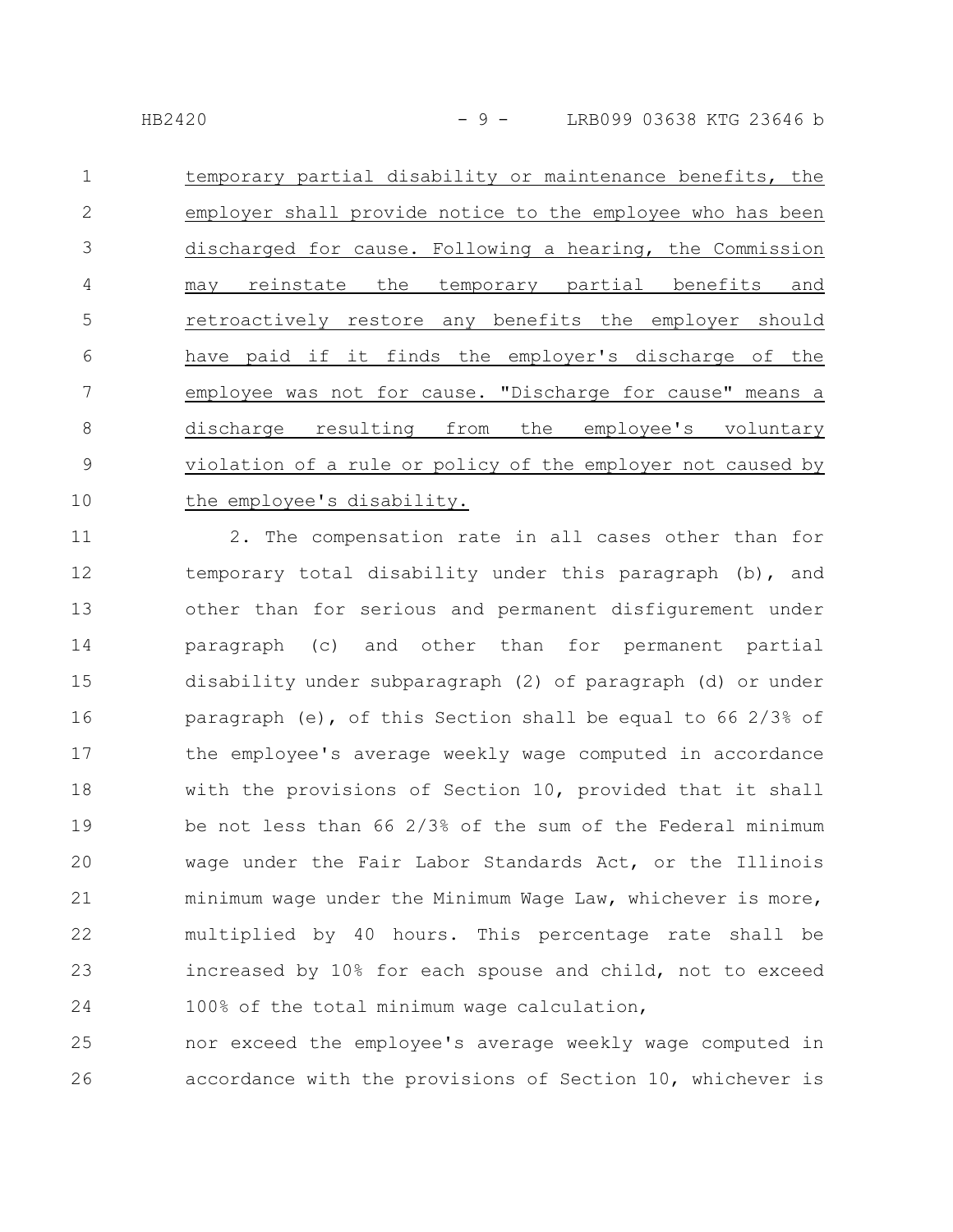HB2420 - 10 - LRB099 03638 KTG 23646 b

less.

1

2.1. The compensation rate in all cases of serious and permanent disfigurement under paragraph (c) and of permanent partial disability under subparagraph (2) of paragraph (d) or under paragraph (e) of this Section shall be equal to 60% of the employee's average weekly wage computed in accordance with the provisions of Section 10, provided that it shall be not less than 66 2/3% of the sum of the Federal minimum wage under the Fair Labor Standards Act, or the Illinois minimum wage under the Minimum Wage Law, whichever is more, multiplied by 40 hours. This percentage rate shall be increased by 10% for each spouse and child, not to exceed 100% of the total minimum wage calculation, 2 3 4 5 6 7 8 9 10 11 12 13 14

nor exceed the employee's average weekly wage computed in accordance with the provisions of Section 10, whichever is less. 15 16 17

3. As used in this Section the term "child" means a child of the employee including any child legally adopted before the accident or whom at the time of the accident the employee was under legal obligation to support or to whom the employee stood in loco parentis, and who at the time of the accident was under 18 years of age and not emancipated. The term "children" means the plural of "child". 18 19 20 21 22 23 24

4. All weekly compensation rates provided under subparagraphs 1, 2 and 2.1 of this paragraph (b) of this 25 26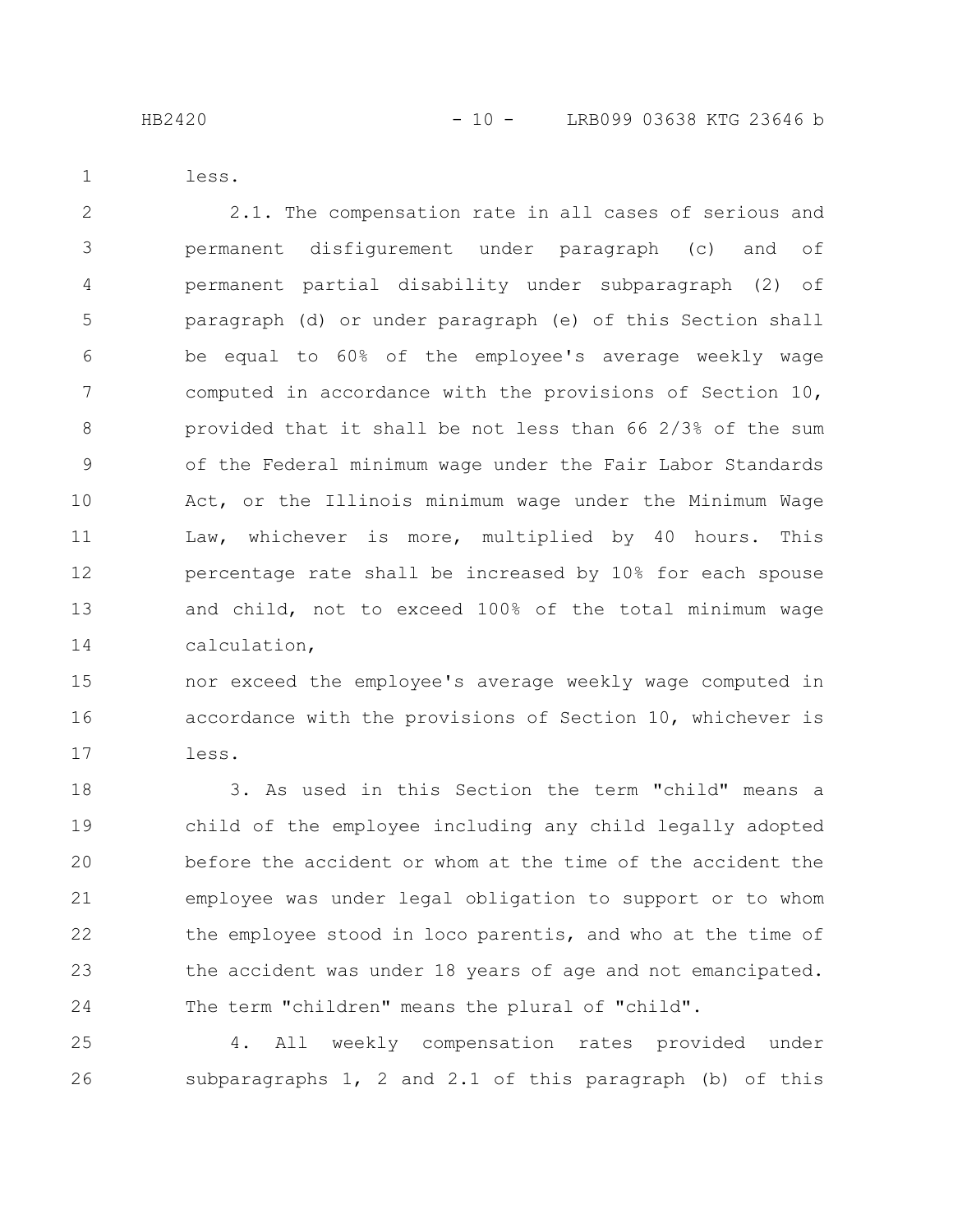1

Section shall be subject to the following limitations:

The maximum weekly compensation rate from July 1, 1975, except as hereinafter provided, shall be 100% of the State's average weekly wage in covered industries under the Unemployment Insurance Act, that being the wage that most closely approximates the State's average weekly wage. 2 3 4 5 6

The maximum weekly compensation rate, for the period July 1, 1984, through June 30, 1987, except as hereinafter provided, shall be \$293.61. Effective July 1, 1987 and on July 1 of each year thereafter the maximum weekly compensation rate, except as hereinafter provided, shall be determined as follows: if during the preceding 12 month period there shall have been an increase in the State's average weekly wage in covered industries under the Unemployment Insurance Act, the weekly compensation rate shall be proportionately increased by the same percentage as the percentage of increase in the State's average weekly wage in covered industries under the Unemployment Insurance Act during such period. 7 8 9 10 11 12 13 14 15 16 17 18 19

The maximum weekly compensation rate, for the period January 1, 1981 through December 31, 1983, except as hereinafter provided, shall be 100% of the State's average weekly wage in covered industries under the Unemployment Insurance Act in effect on January 1, 1981. Effective January 1, 1984 and on January 1, of each year thereafter the maximum weekly compensation rate, except as 20 21 22 23 24 25 26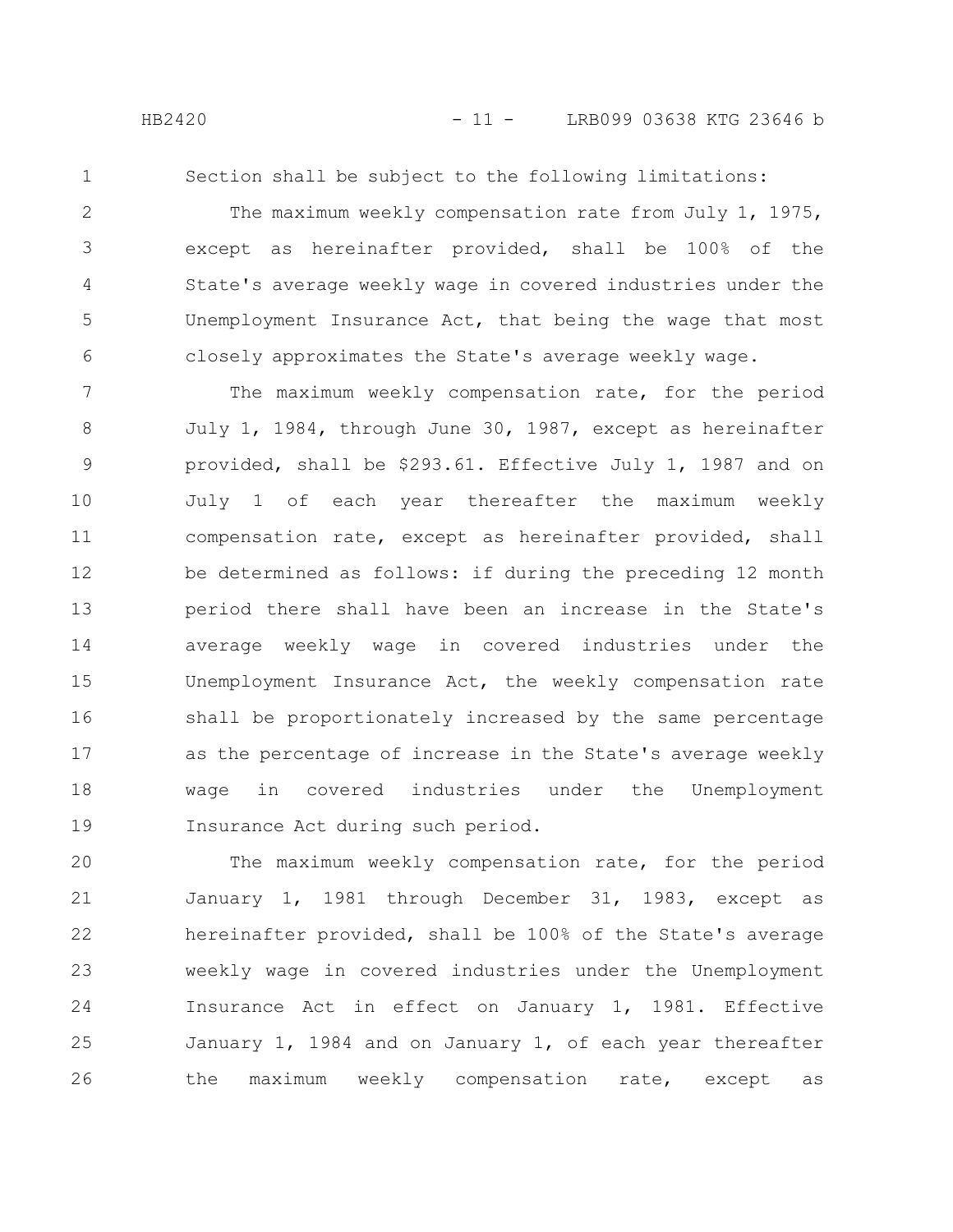hereinafter provided, shall be determined as follows: if during the preceding 12 month period there shall have been an increase in the State's average weekly wage in covered industries under the Unemployment Insurance Act, the weekly compensation rate shall be proportionately increased by the same percentage as the percentage of increase in the State's average weekly wage in covered industries under the Unemployment Insurance Act during such period. 1 2 3 4 5 6 7 8 9

From July 1, 1977 and thereafter such maximum weekly compensation rate in death cases under Section 7, and permanent total disability cases under paragraph (f) or subparagraph 18 of paragraph (3) of this Section and for temporary total disability under paragraph (b) of this Section and for amputation of a member or enucleation of an eye under paragraph (e) of this Section shall be increased to 133-1/3% of the State's average weekly wage in covered industries under the Unemployment Insurance Act. 10 11 12 13 14 15 16 17 18

For injuries occurring on or after February 1, 2006, the maximum weekly benefit under paragraph (d)1 of this Section shall be 100% of the State's average weekly wage in covered industries under the Unemployment Insurance Act. 19 20 21 22

4.1. Any provision herein to the contrary notwithstanding, the weekly compensation rate for compensation payments under subparagraph 18 of paragraph (e) of this Section and under paragraph (f) of this Section 23 24 25 26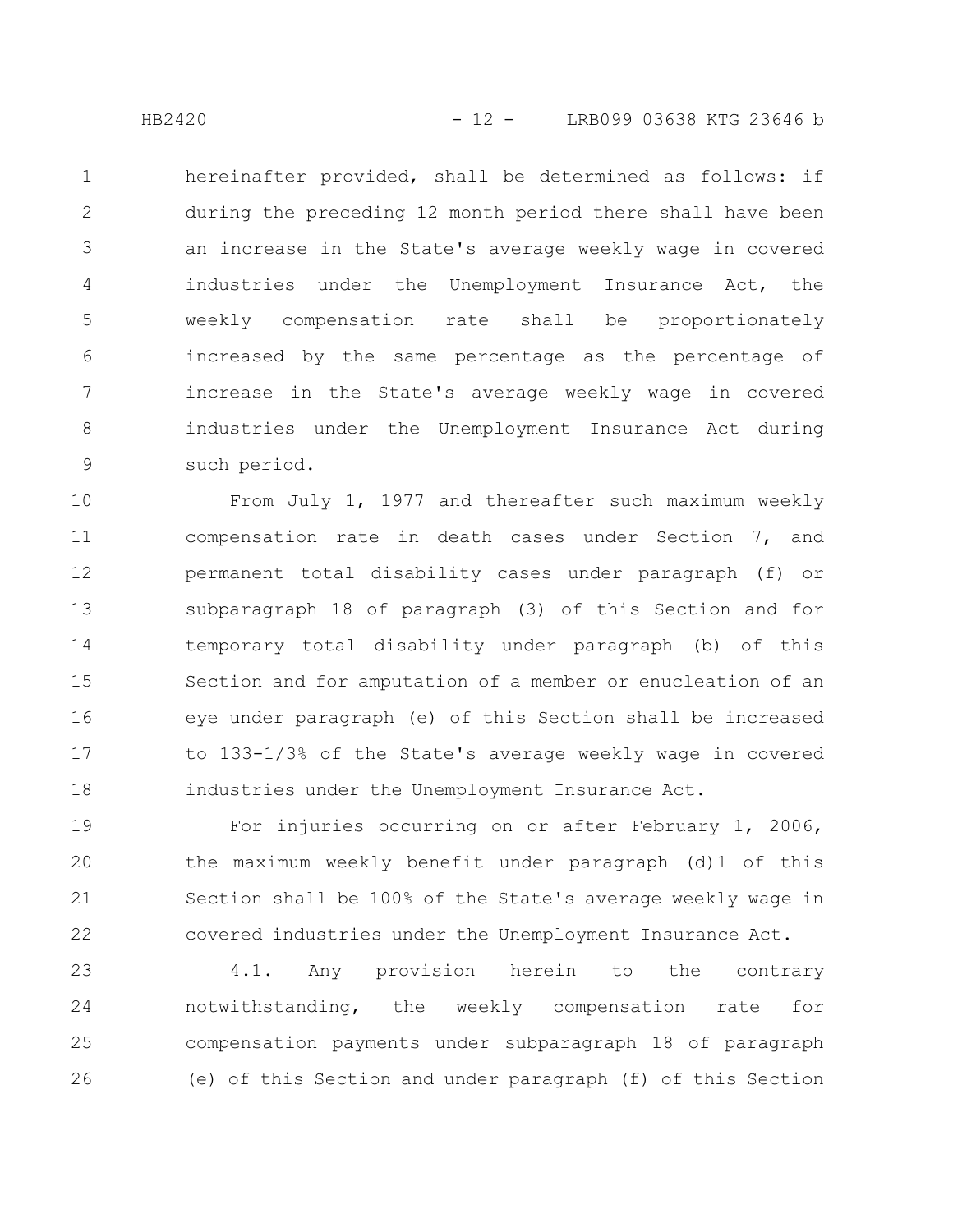and under paragraph (a) of Section 7 and for amputation of a member or enucleation of an eye under paragraph (e) of this Section, shall in no event be less than 50% of the State's average weekly wage in covered industries under the Unemployment Insurance Act. 1 2 3 4 5

4.2. Any provision to the contrary notwithstanding, the total compensation payable under Section 7 shall not exceed the greater of \$500,000 or 25 years. 6 7 8

5. For the purpose of this Section this State's average weekly wage in covered industries under the Unemployment Insurance Act on July 1, 1975 is hereby fixed at \$228.16 per week and the computation of compensation rates shall be based on the aforesaid average weekly wage until modified as hereinafter provided. 9 10 11 12 13 14

6. The Department of Employment Security of the State shall on or before the first day of December, 1977, and on or before the first day of June, 1978, and on the first day of each December and June of each year thereafter, publish the State's average weekly wage in covered industries under the Unemployment Insurance Act and the Illinois Workers' Compensation Commission shall on the 15th day of January, 1978 and on the 15th day of July, 1978 and on the 15th day of each January and July of each year thereafter, post and publish the State's average weekly wage in covered industries under the Unemployment Insurance Act as last determined and published by the Department of Employment 15 16 17 18 19 20 21 22 23 24 25 26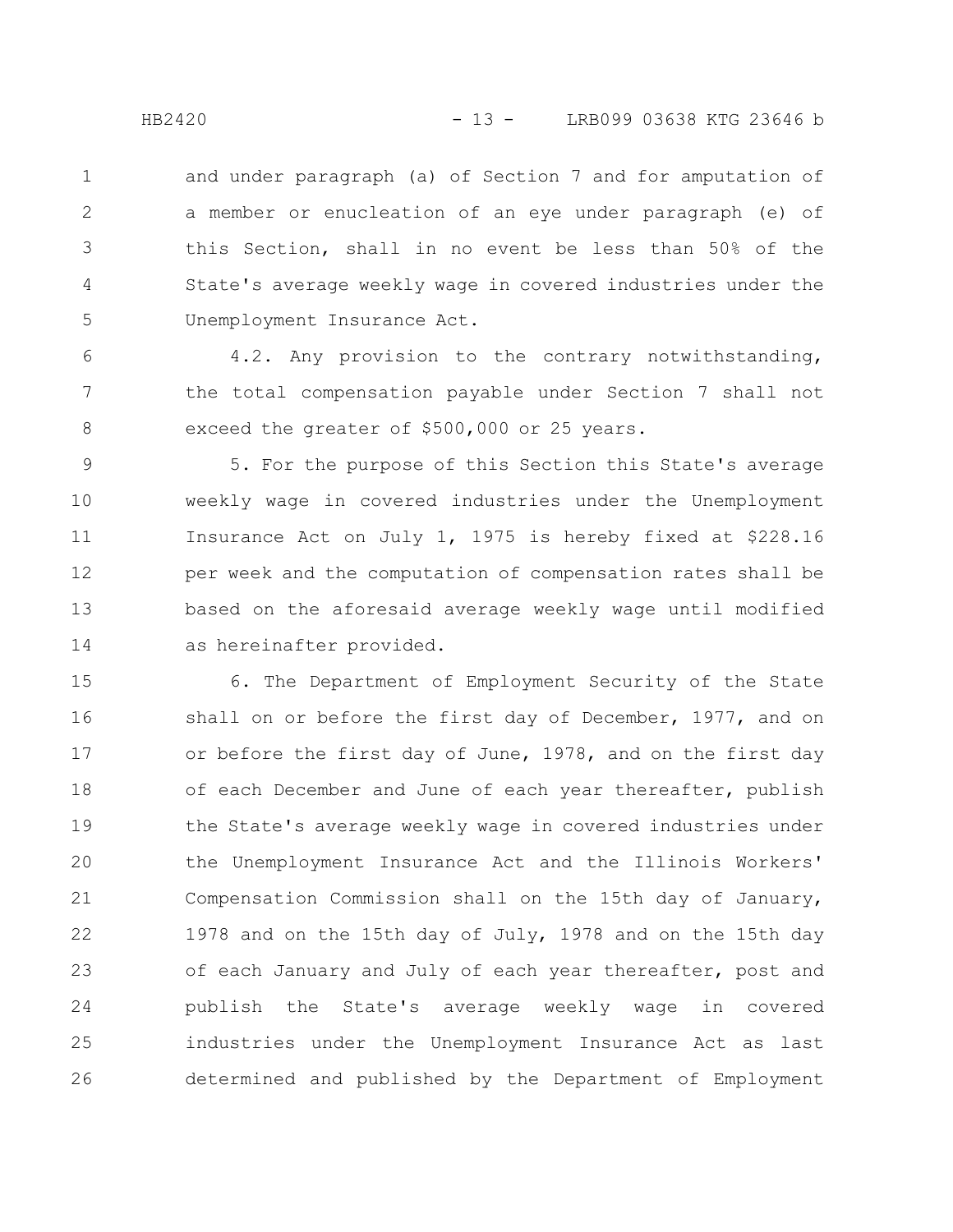Security. The amount when so posted and published shall be conclusive and shall be applicable as the basis of computation of compensation rates until the next posting and publication as aforesaid. 1 2 3 4

7. The payment of compensation by an employer or his insurance carrier to an injured employee shall not constitute an admission of the employer's liability to pay compensation. 5 6 7 8

(c) For any serious and permanent disfigurement to the hand, head, face, neck, arm, leg below the knee or the chest above the axillary line, the employee is entitled to compensation for such disfigurement, the amount determined by agreement at any time or by arbitration under this Act, at a hearing not less than 6 months after the date of the accidental injury, which amount shall not exceed 150 weeks (if the accidental injury occurs on or after the effective date of this amendatory Act of the 94th General Assembly but before February 1, 2006) or 162 weeks (if the accidental injury occurs on or after February 1, 2006) at the applicable rate provided in subparagraph 2.1 of paragraph (b) of this Section. 9 10 11 12 13 14 15 16 17 18 19 20

No compensation is payable under this paragraph where compensation is payable under paragraphs (d), (e) or (f) of this Section. 21 22 23

A duly appointed member of a fire department in a city, the population of which exceeds 500,000 according to the last federal or State census, is eligible for compensation under 24 25 26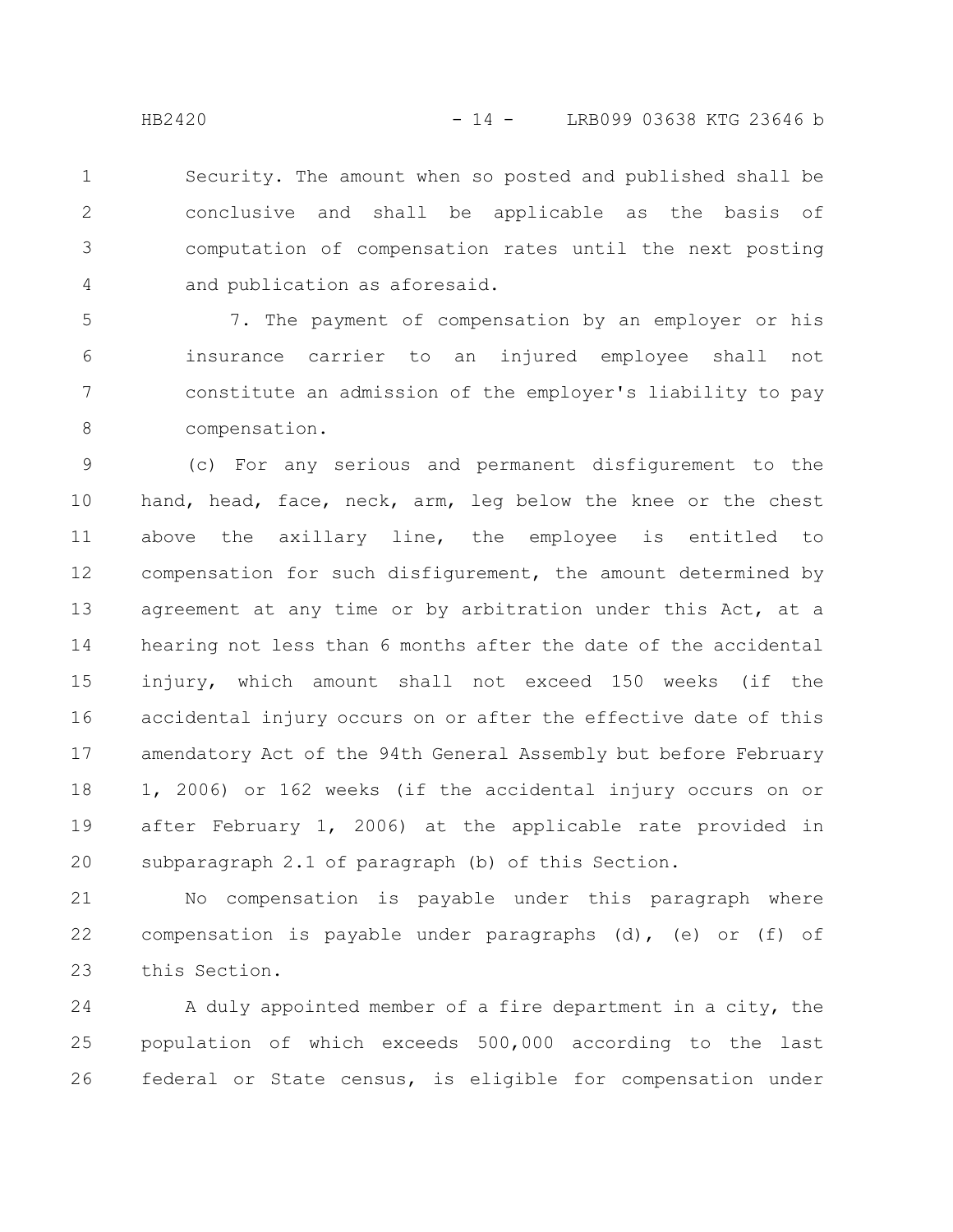this paragraph only where such serious and permanent disfigurement results from burns. 1 2

(d) 1. If, after the accidental injury has been sustained, the employee as a result thereof becomes partially incapacitated from pursuing his usual and customary line of employment, he shall, except in cases compensated under the specific schedule set forth in paragraph (e) of this Section, receive compensation for the duration of his disability, subject to the limitations as to maximum amounts fixed in paragraph (b) of this Section, equal to 66-2/3% of the difference between the average amount which he would be able to earn in the full performance of his duties in the occupation in which he was engaged at the time of the accident and the average amount which he is earning or is able to earn in some suitable employment or business after the accident. For accidental injuries that occur on or after September 1, 2011, an award for wage differential under this subsection shall be effective only until the employee reaches the age of 67 or 5 years from the date the award becomes final, whichever is later. 3 4 5 6 7 8 9 10 11 12 13 14 15 16 17 18 19 20

2. If, as a result of the accident, the employee sustains serious and permanent injuries not covered by paragraphs (c) and (e) of this Section or having sustained injuries covered by the aforesaid paragraphs (c) and (e), he shall have sustained in addition thereto other injuries which injuries do not incapacitate him from pursuing the duties of his employment but 21 22 23 24 25 26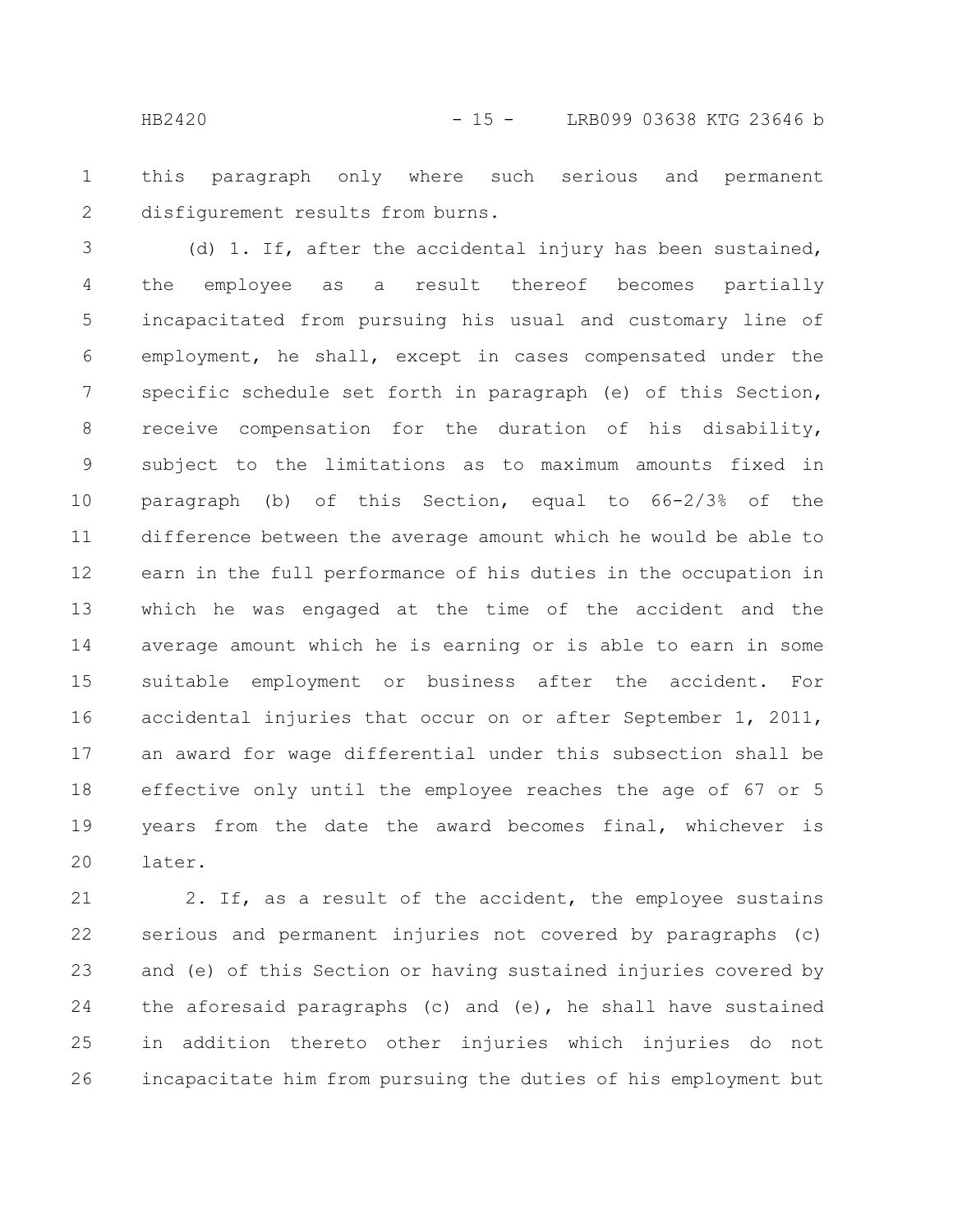which would disable him from pursuing other suitable occupations, or which have otherwise resulted in physical impairment; or if such injuries partially incapacitate him from pursuing the duties of his usual and customary line of employment but do not result in an impairment of earning capacity, or having resulted in an impairment of earning capacity, the employee elects to waive his right to recover under the foregoing subparagraph 1 of paragraph (d) of this Section then in any of the foregoing events, he shall receive in addition to compensation for temporary total disability under paragraph (b) of this Section, compensation at the rate provided in subparagraph 2.1 of paragraph (b) of this Section for that percentage of 500 weeks that the partial disability resulting from the injuries covered by this paragraph bears to total disability. 1 2 3 4 5 6 7 8 9 10 11 12 13 14 15

If the employee shall have sustained a fracture of one or more vertebra or fracture of the skull, the amount of compensation allowed under this Section shall be not less than 6 weeks for a fractured skull and 6 weeks for each fractured vertebra, and in the event the employee shall have sustained a fracture of any of the following facial bones: nasal, lachrymal, vomer, zygoma, maxilla, palatine or mandible, the amount of compensation allowed under this Section shall be not less than 2 weeks for each such fractured bone, and for a fracture of each transverse process not less than 3 weeks. In the event such injuries shall result in the loss of a kidney, 16 17 18 19 20 21 22 23 24 25 26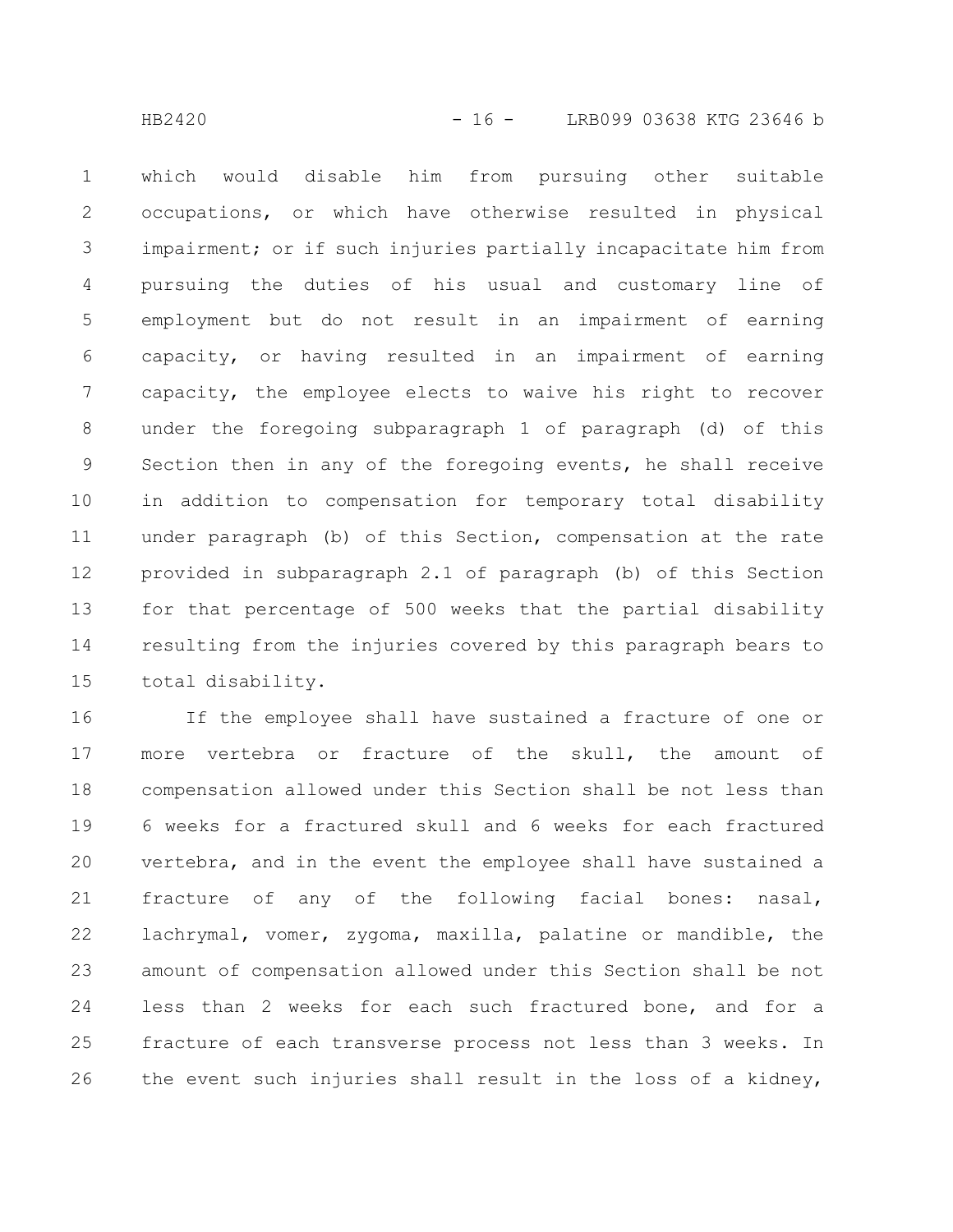spleen or lung, the amount of compensation allowed under this Section shall be not less than 10 weeks for each such organ. Compensation awarded under this subparagraph 2 shall not take into consideration injuries covered under paragraphs (c) and (e) of this Section and the compensation provided in this paragraph shall not affect the employee's right to compensation payable under paragraphs (b), (c) and (e) of this Section for the disabilities therein covered. 1 2 3 4 5 6 7 8

(e) For accidental injuries in the following schedule, the employee shall receive compensation for the period of temporary total incapacity for work resulting from such accidental injury, under subparagraph 1 of paragraph (b) of this Section, and shall receive in addition thereto compensation for a further period for the specific loss herein mentioned, but shall not receive any compensation under any other provisions of this Act. The following listed amounts apply to either the loss of or the permanent and complete loss of use of the member specified, such compensation for the length of time as follows: 9 10 11 12 13 14 15 16 17 18

1. Thumb-

19

70 weeks if the accidental injury occurs on or after the effective date of this amendatory Act of the 94th General Assembly but before February 1, 2006. 20 21 22

76 weeks if the accidental injury occurs on or after February 1, 2006. 23 24

2. First, or index finger-25

40 weeks if the accidental injury occurs on or 26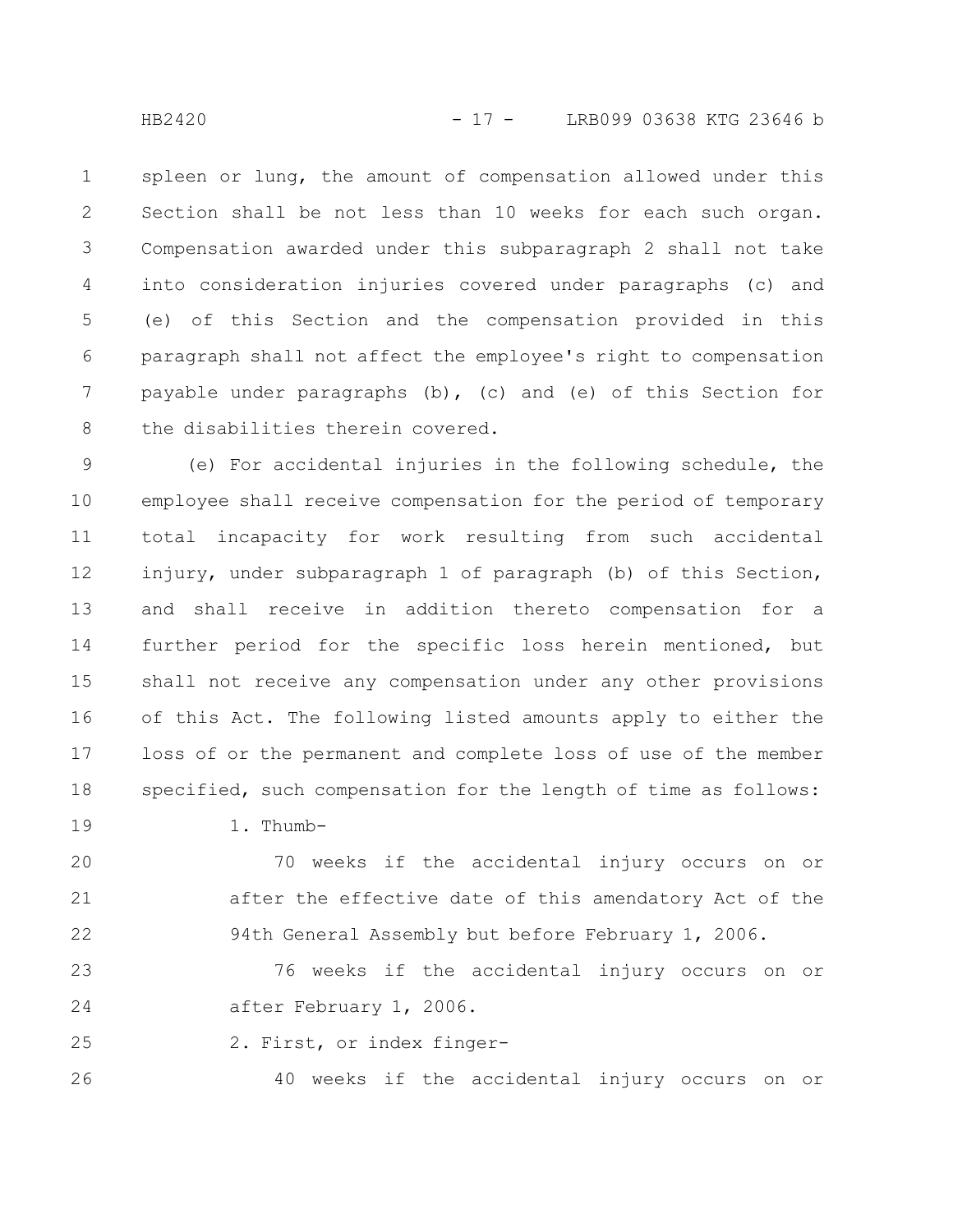#### HB2420 - 18 - LRB099 03638 KTG 23646 b

after the effective date of this amendatory Act of the 94th General Assembly but before February 1, 2006. 43 weeks if the accidental injury occurs on or after February 1, 2006. 3. Second, or middle finger-35 weeks if the accidental injury occurs on or after the effective date of this amendatory Act of the 94th General Assembly but before February 1, 2006. 38 weeks if the accidental injury occurs on or after February 1, 2006. 4. Third, or ring finger-25 weeks if the accidental injury occurs on or after the effective date of this amendatory Act of the 94th General Assembly but before February 1, 2006. 27 weeks if the accidental injury occurs on or after February 1, 2006. 5. Fourth, or little finger-20 weeks if the accidental injury occurs on or after the effective date of this amendatory Act of the 94th General Assembly but before February 1, 2006. 22 weeks if the accidental injury occurs on or after February 1, 2006. 6. Great toe-35 weeks if the accidental injury occurs on or after the effective date of this amendatory Act of the 94th General Assembly but before February 1, 2006. 1 2 3 4 5 6 7 8 9 10 11 12 13 14 15 16 17 18 19 20 21 22 23 24 25 26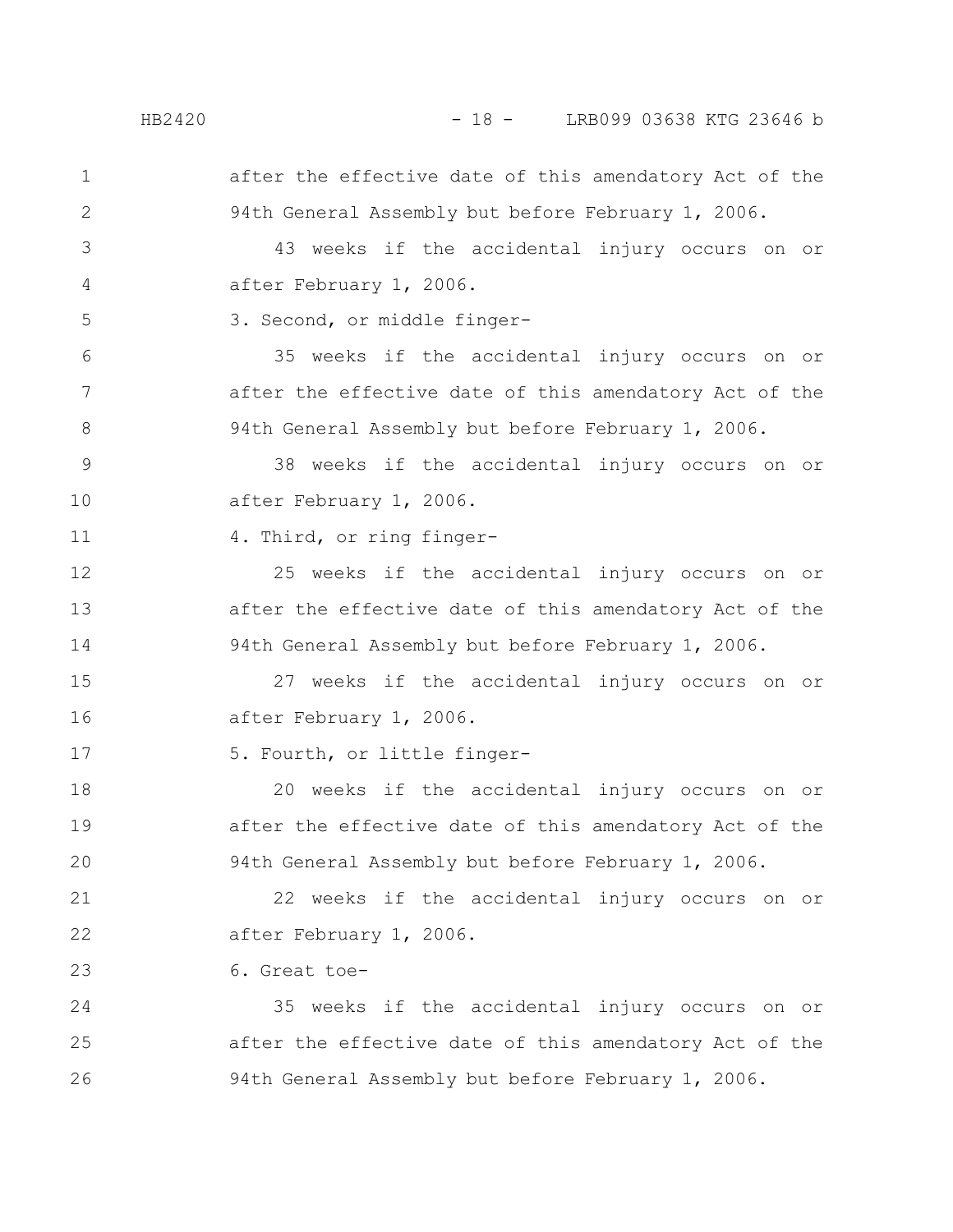38 weeks if the accidental injury occurs on or after February 1, 2006. 1 2

3

4

7. Each toe other than great toe-

12 weeks if the accidental injury occurs on or after the effective date of this amendatory Act of the 94th General Assembly but before February 1, 2006. 5 6

13 weeks if the accidental injury occurs on or after February 1, 2006. 7 8

8. The loss of the first or distal phalanx of the thumb or of any finger or toe shall be considered to be equal to the loss of one-half of such thumb, finger or toe and the compensation payable shall be one-half of the amount above specified. The loss of more than one phalanx shall be considered as the loss of the entire thumb, finger or toe. In no case shall the amount received for more than one finger exceed the amount provided in this schedule for the loss of a hand. 9 10 11 12 13 14 15 16 17

9. Hand-18

190 weeks if the accidental injury occurs on or after the effective date of this amendatory Act of the 94th General Assembly but before February 1, 2006. 19 20 21

205 weeks if the accidental injury occurs on or after February 1, 2006. 22 23

190 weeks if the accidental injury occurs on or after June 28, 2011 (the effective date of Public Act 97-18) and if the accidental injury involves carpal 24 25 26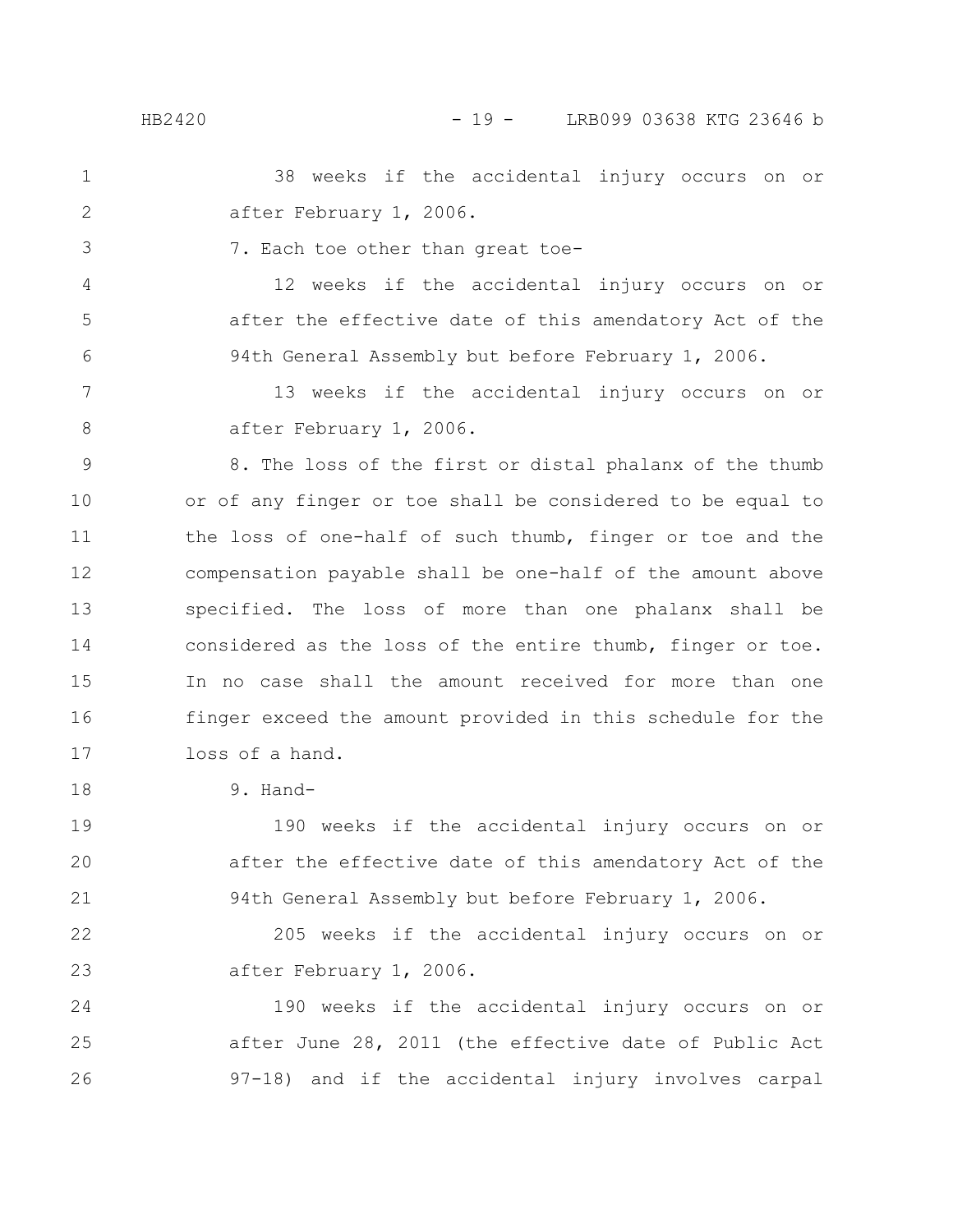tunnel syndrome due to repetitive or cumulative trauma, in which case the permanent partial disability shall not exceed 15% loss of use of the hand, except for cause shown by clear and convincing evidence and in which case the award shall not exceed 30% loss of use of the hand. 1 2 3 4 5 6

The loss of 2 or more digits, or one or more phalanges of 2 or more digits, of a hand may be compensated on the basis of partial loss of use of a hand, provided, further, that the loss of 4 digits, or the loss of use of 4 digits, in the same hand shall constitute the complete loss of a hand. 7 8 9 10 11 12

10. Arm-13

17

18

235 weeks if the accidental injury occurs on or after the effective date of this amendatory Act of the 94th General Assembly but before February 1, 2006. 14 15 16

253 weeks if the accidental injury occurs on or after February 1, 2006.

Where an accidental injury results in the amputation of an arm below the elbow, such injury shall be compensated as a loss of an arm. Where an accidental injury results in the amputation of an arm above the elbow, compensation for an additional 15 weeks (if the accidental injury occurs on or after the effective date of this amendatory Act of the 94th General Assembly but before February 1, 2006) or an additional 17 weeks (if the accidental injury occurs on or 19 20 21 22 23 24 25 26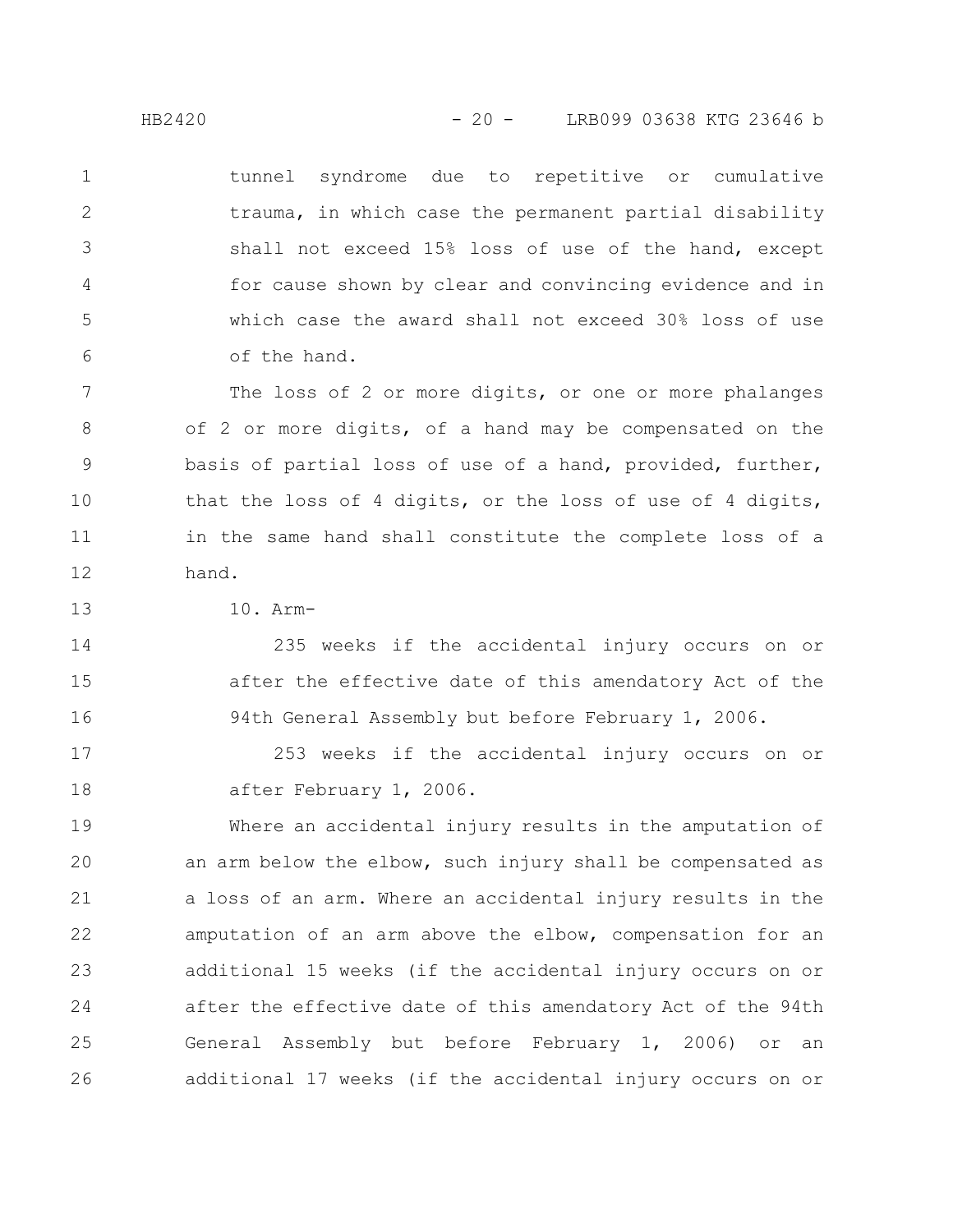HB2420 - 21 - LRB099 03638 KTG 23646 b

after February 1, 2006) shall be paid, except where the accidental injury results in the amputation of an arm at the shoulder joint, or so close to shoulder joint that an artificial arm cannot be used, or results in the disarticulation of an arm at the shoulder joint, in which case compensation for an additional 65 weeks (if the accidental injury occurs on or after the effective date of this amendatory Act of the 94th General Assembly but before February 1, 2006) or an additional 70 weeks (if the accidental injury occurs on or after February 1, 2006) shall be paid. 1 2 3 4 5 6 7 8 9 10 11

11. Foot-12

155 weeks if the accidental injury occurs on or after the effective date of this amendatory Act of the 94th General Assembly but before February 1, 2006. 13 14 15

167 weeks if the accidental injury occurs on or after February 1, 2006. 16 17

12. Leg-18

200 weeks if the accidental injury occurs on or after the effective date of this amendatory Act of the 94th General Assembly but before February 1, 2006. 19 20 21

215 weeks if the accidental injury occurs on or after February 1, 2006. 22 23

Where an accidental injury results in the amputation of a leg below the knee, such injury shall be compensated as loss of a leg. Where an accidental injury results in the 24 25 26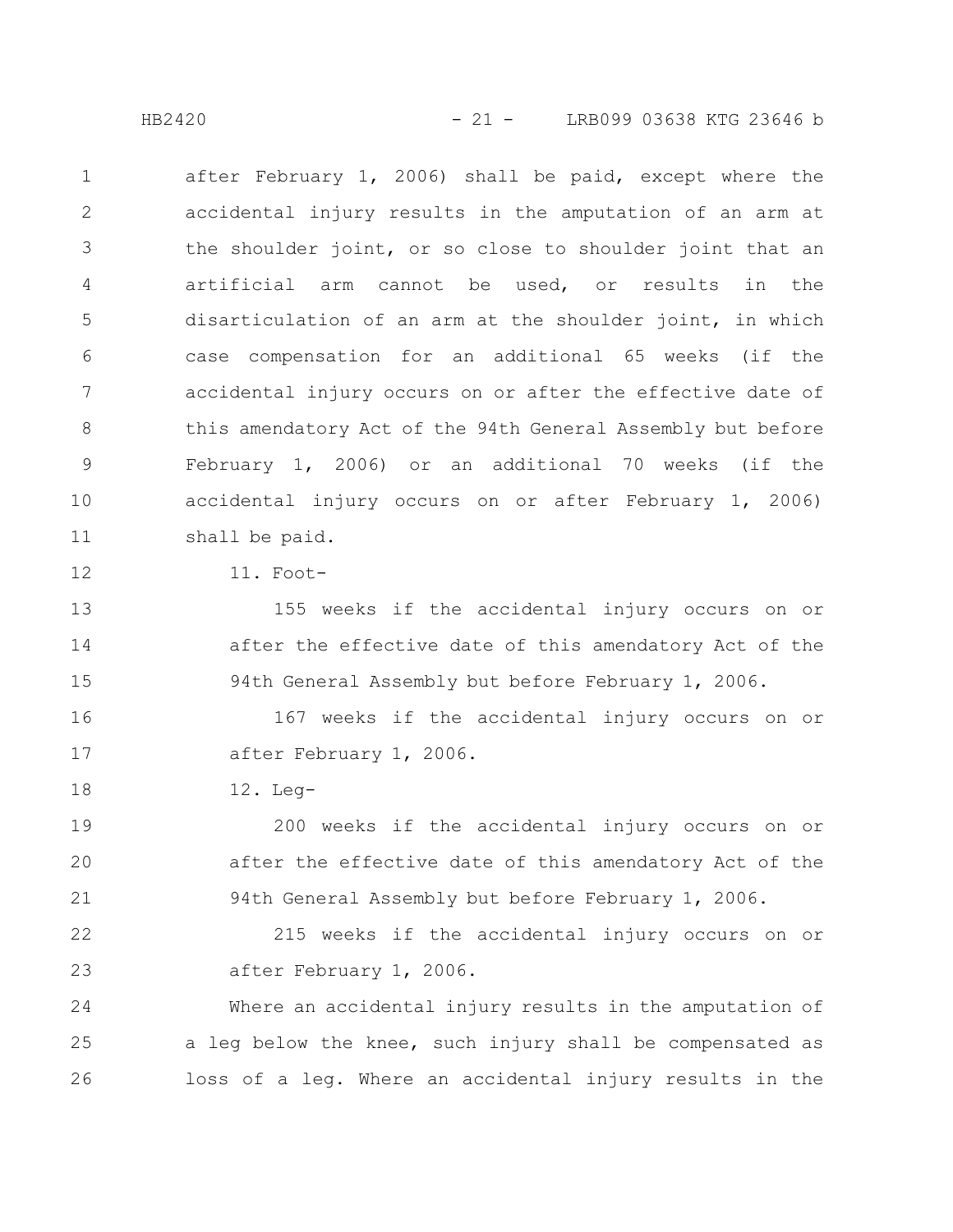amputation of a leg above the knee, compensation for an additional 25 weeks (if the accidental injury occurs on or after the effective date of this amendatory Act of the 94th General Assembly but before February 1, 2006) or an additional 27 weeks (if the accidental injury occurs on or after February 1, 2006) shall be paid, except where the accidental injury results in the amputation of a leg at the hip joint, or so close to the hip joint that an artificial leg cannot be used, or results in the disarticulation of a leg at the hip joint, in which case compensation for an additional 75 weeks (if the accidental injury occurs on or after the effective date of this amendatory Act of the 94th General Assembly but before February 1, 2006) or an additional 81 weeks (if the accidental injury occurs on or after February 1, 2006) shall be paid. 1 2 3 4 5 6 7 8 9 10 11 12 13 14 15

13. Eye-16

17

18

19

150 weeks if the accidental injury occurs on or after the effective date of this amendatory Act of the 94th General Assembly but before February 1, 2006.

162 weeks if the accidental injury occurs on or after February 1, 2006. 20 21

Where an accidental injury results in the enucleation of an eye, compensation for an additional 10 weeks (if the accidental injury occurs on or after the effective date of this amendatory Act of the 94th General Assembly but before February 1, 2006) or an additional 11 weeks (if the 22 23 24 25 26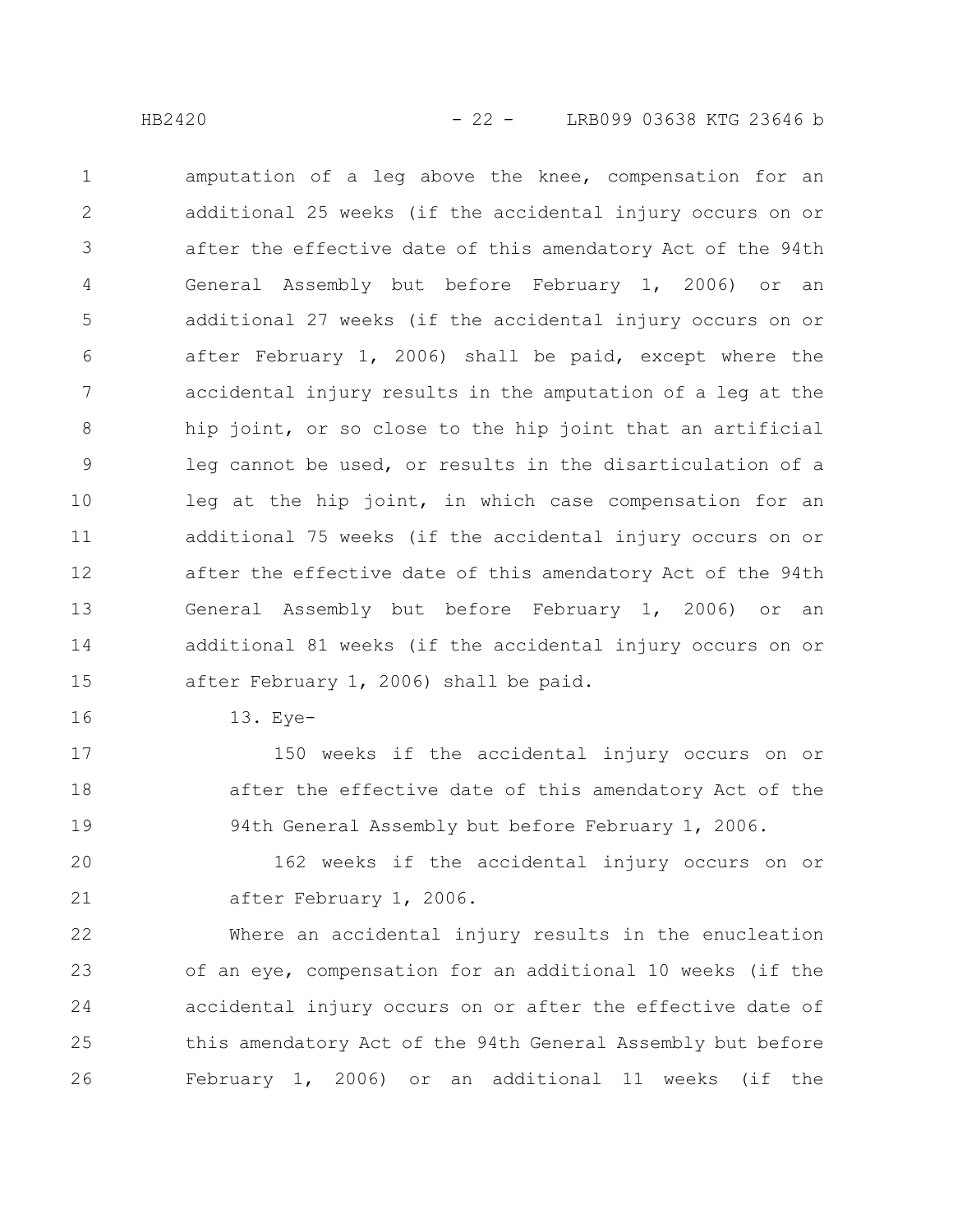#### HB2420 - 23 - LRB099 03638 KTG 23646 b

accidental injury occurs on or after February 1, 2006) shall be paid. 14. Loss of hearing of one ear-50 weeks if the accidental injury occurs on or after the effective date of this amendatory Act of the 94th General Assembly but before February 1, 2006. 54 weeks if the accidental injury occurs on or after February 1, 2006. Total and permanent loss of hearing of both ears-200 weeks if the accidental injury occurs on or after the effective date of this amendatory Act of the 94th General Assembly but before February 1, 2006. 215 weeks if the accidental injury occurs on or after February 1, 2006. 15. Testicle-50 weeks if the accidental injury occurs on or after the effective date of this amendatory Act of the 94th General Assembly but before February 1, 2006. 54 weeks if the accidental injury occurs on or after February 1, 2006. Both testicles-150 weeks if the accidental injury occurs on or after the effective date of this amendatory Act of the 94th General Assembly but before February 1, 2006. 162 weeks if the accidental injury occurs on or after February 1, 2006. 1 2 3 4 5 6 7 8 9 10 11 12 13 14 15 16 17 18 19 20 21 22 23 24 25 26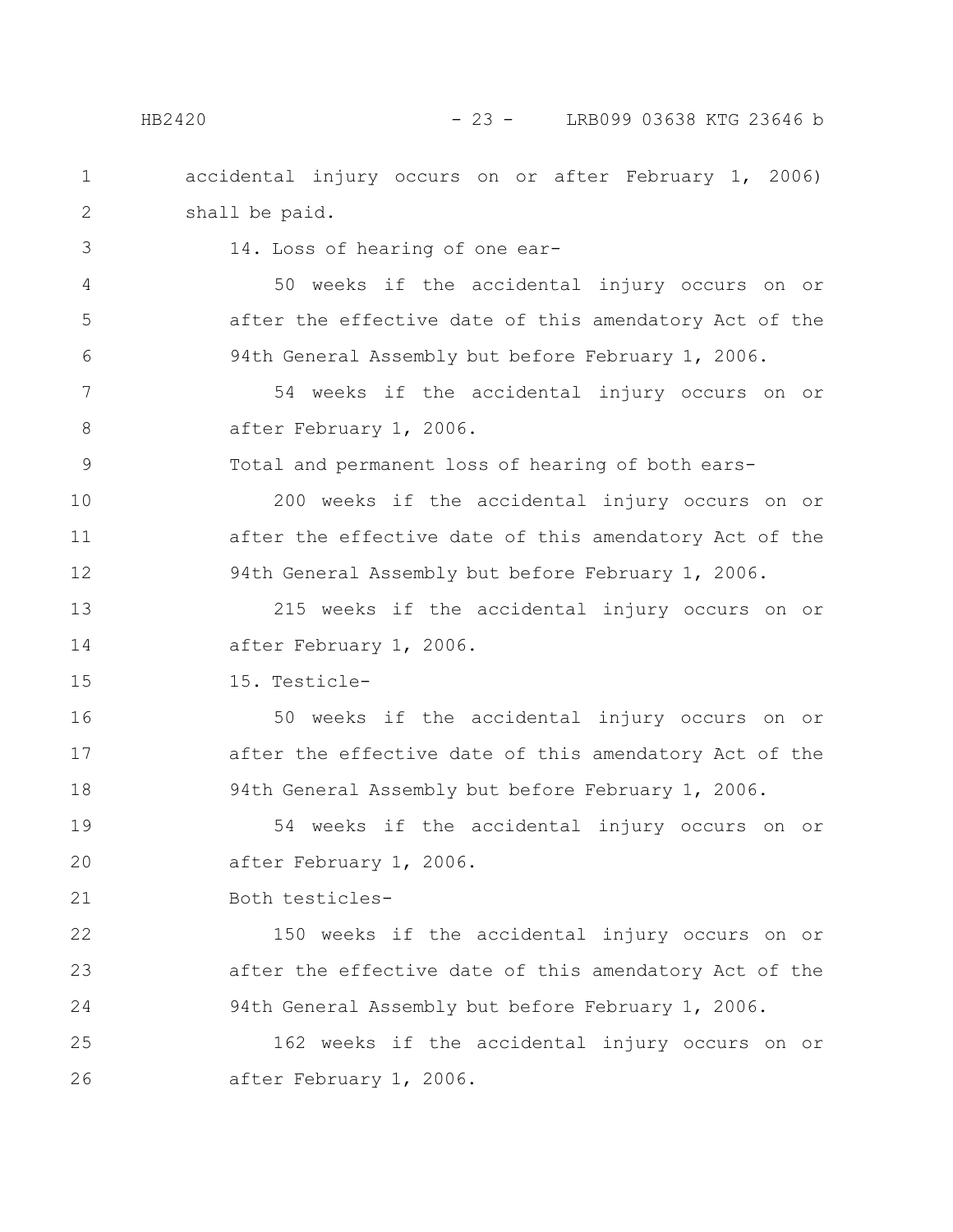HB2420 - 24 - LRB099 03638 KTG 23646 b

16. For the permanent partial loss of use of a member or sight of an eye, or hearing of an ear, compensation during that proportion of the number of weeks in the foregoing schedule provided for the loss of such member or sight of an eye, or hearing of an ear, which the partial loss of use thereof bears to the total loss of use of such member, or sight of eye, or hearing of an ear. 1 2 3 4 5 6 7

(a) Loss of hearing for compensation purposes shall be confined to the frequencies of 1,000, 2,000 and 3,000 cycles per second. Loss of hearing ability for frequency tones above 3,000 cycles per second are not to be considered as constituting disability for hearing. 8 9 10 11 12 13

(b) The percent of hearing loss, for purposes of the determination of compensation claims for occupational deafness, shall be calculated as the average in decibels for the thresholds of hearing for the frequencies of 1,000, 2,000 and 3,000 cycles per second. Pure tone air conduction audiometric instruments, approved by nationally recognized authorities in this field, shall be used for measuring hearing loss. If the losses of hearing average 30 decibels or less in the 3 frequencies, such losses of hearing shall not then constitute any compensable hearing disability. If the losses of hearing average 85 decibels or more in the 3 frequencies, then the same 14 15 16 17 18 19 20 21 22 23 24 25 26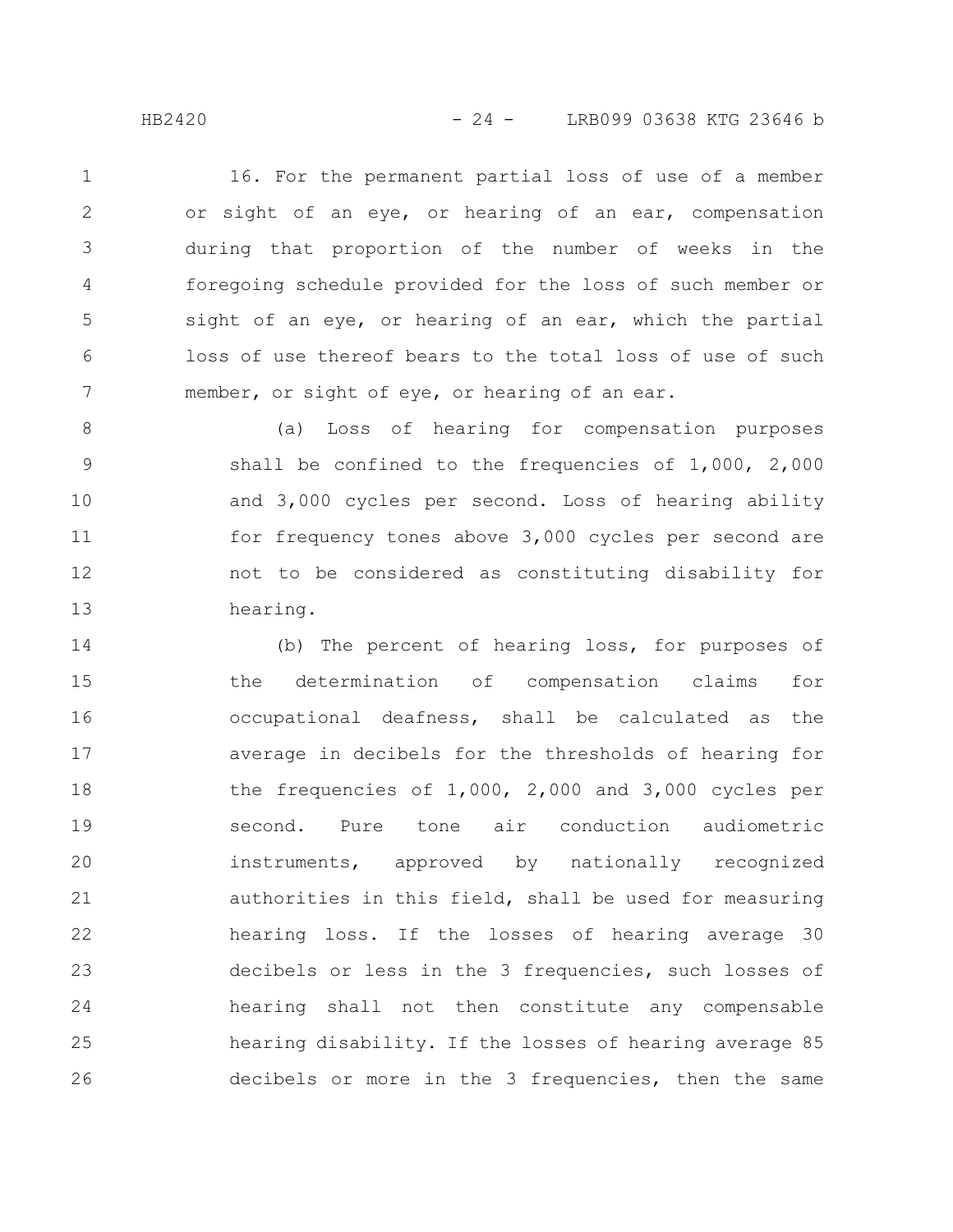1

2

26

shall constitute and be total or 100% compensable hearing loss.

(c) In measuring hearing impairment, the lowest measured losses in each of the 3 frequencies shall be added together and divided by 3 to determine the average decibel loss. For every decibel of loss exceeding 30 decibels an allowance of 1.82% shall be made up to the maximum of 100% which is reached at 85 decibels. 3 4 5 6 7 8 9

(d) If a hearing loss is established to have existed on July 1, 1975 by audiometric testing the employer shall not be liable for the previous loss so established nor shall he be liable for any loss for which compensation has been paid or awarded. 10 11 12 13 14

(e) No consideration shall be given to the question of whether or not the ability of an employee to understand speech is improved by the use of a hearing aid. 15 16 17 18

(f) No claim for loss of hearing due to industrial noise shall be brought against an employer or allowed unless the employee has been exposed for a period of time sufficient to cause permanent impairment to noise levels in excess of the following: Sound Level DBA Slow Response Hours Per Day 19 20 21 22 23 24 25

90 8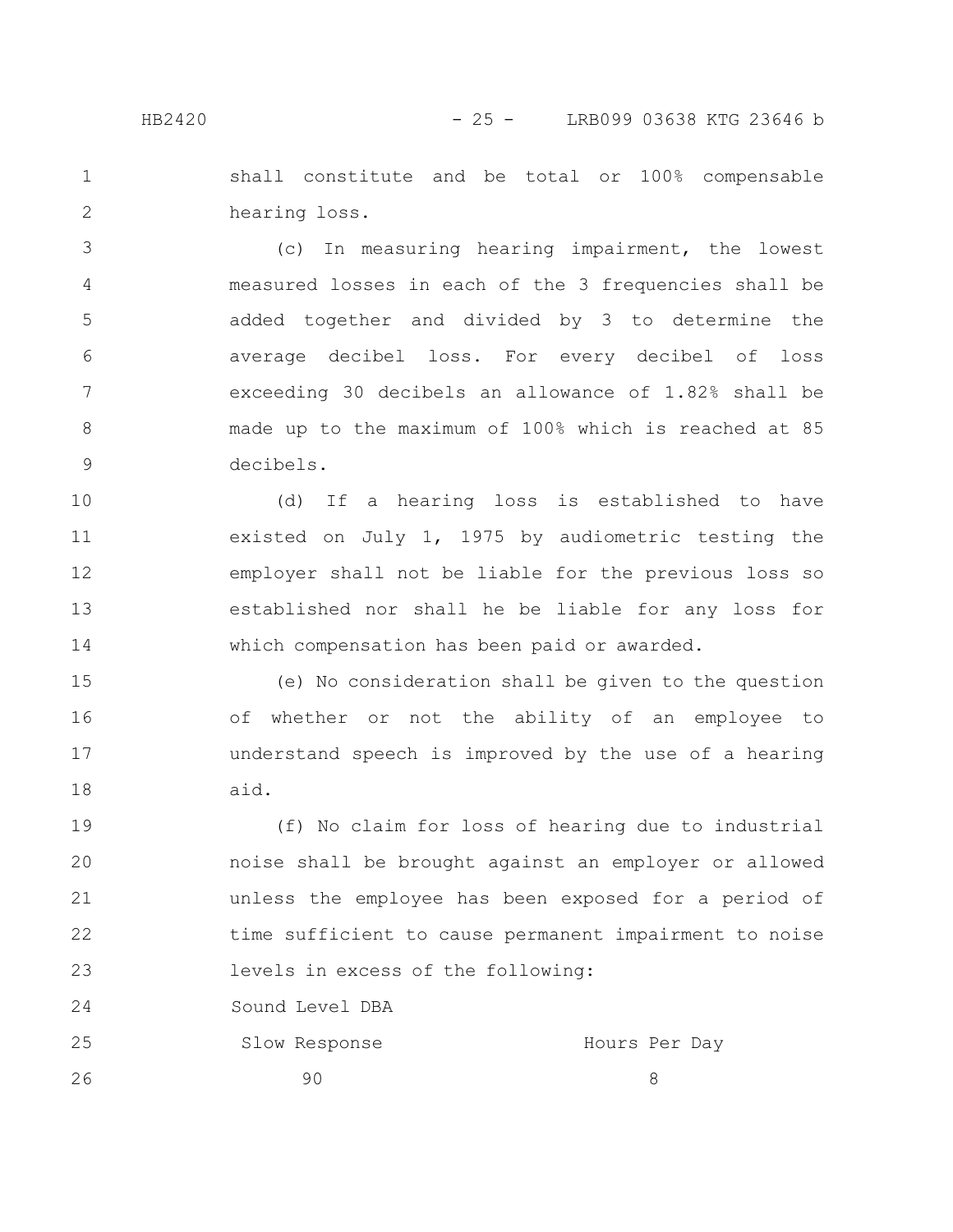| 1              | 92  | 6              |
|----------------|-----|----------------|
| $\overline{2}$ | 95  | $\overline{4}$ |
| 3              | 97  | 3              |
| $\sqrt{4}$     | 100 | $\mathbf{2}$   |
| 5              | 102 | $1 - 1/2$      |
| 6              | 105 | $\mathbf 1$    |
| 7              | 110 | 1/2            |
| 8              | 115 | 1/4            |

This subparagraph (f) shall not be applied in cases of hearing loss resulting from trauma or explosion. 9 10

17. In computing the compensation to be paid to any employee who, before the accident for which he claims compensation, had before that time sustained an injury resulting in the loss by amputation or partial loss by amputation of any member, including hand, arm, thumb or fingers, leg, foot or any toes, such loss or partial loss of any such member shall be deducted from any award made for the subsequent injury. For the permanent loss of use or the permanent partial loss of use of any such member or the partial loss of sight of an eye, for which compensation has been paid, then such loss shall be taken into consideration and deducted from any award for the subsequent injury. 11 12 13 14 15 16 17 18 19 20 21 22

18. The specific case of loss of both hands, both arms, or both feet, or both legs, or both eyes, or of any two thereof, or the permanent and complete loss of the use thereof, constitutes total and permanent disability, to be 23 24 25 26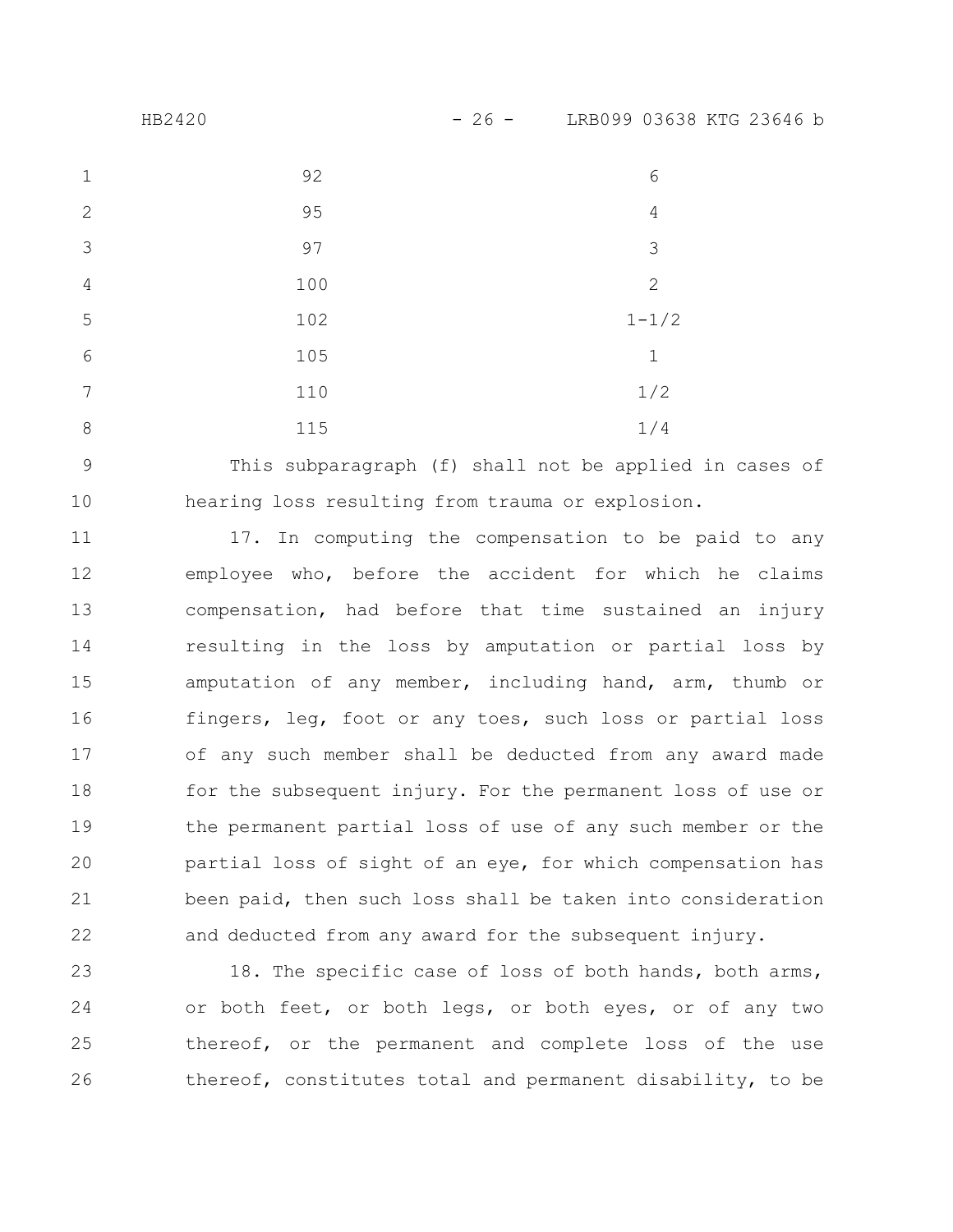compensated according to the compensation fixed by paragraph (f) of this Section. These specific cases of total and permanent disability do not exclude other cases. 1 2 3

Any employee who has previously suffered the loss or permanent and complete loss of the use of any of such members, and in a subsequent independent accident loses another or suffers the permanent and complete loss of the use of any one of such members the employer for whom the injured employee is working at the time of the last independent accident is liable to pay compensation only for the loss or permanent and complete loss of the use of the member occasioned by the last independent accident. 4 5 6 7 8 9 10 11 12

19. In a case of specific loss and the subsequent death of such injured employee from other causes than such injury leaving a widow, widower, or dependents surviving before payment or payment in full for such injury, then the amount due for such injury is payable to the widow or widower and, if there be no widow or widower, then to such dependents, in the proportion which such dependency bears to total dependency. 13 14 15 16 17 18 19 20

Beginning July 1, 1980, and every 6 months thereafter, the Commission shall examine the Second Injury Fund and when, after deducting all advances or loans made to such Fund, the amount therein is \$500,000 then the amount required to be paid by employers pursuant to paragraph (f) of Section 7 shall be reduced by one-half. When the Second Injury Fund reaches the 21 22 23 24 25 26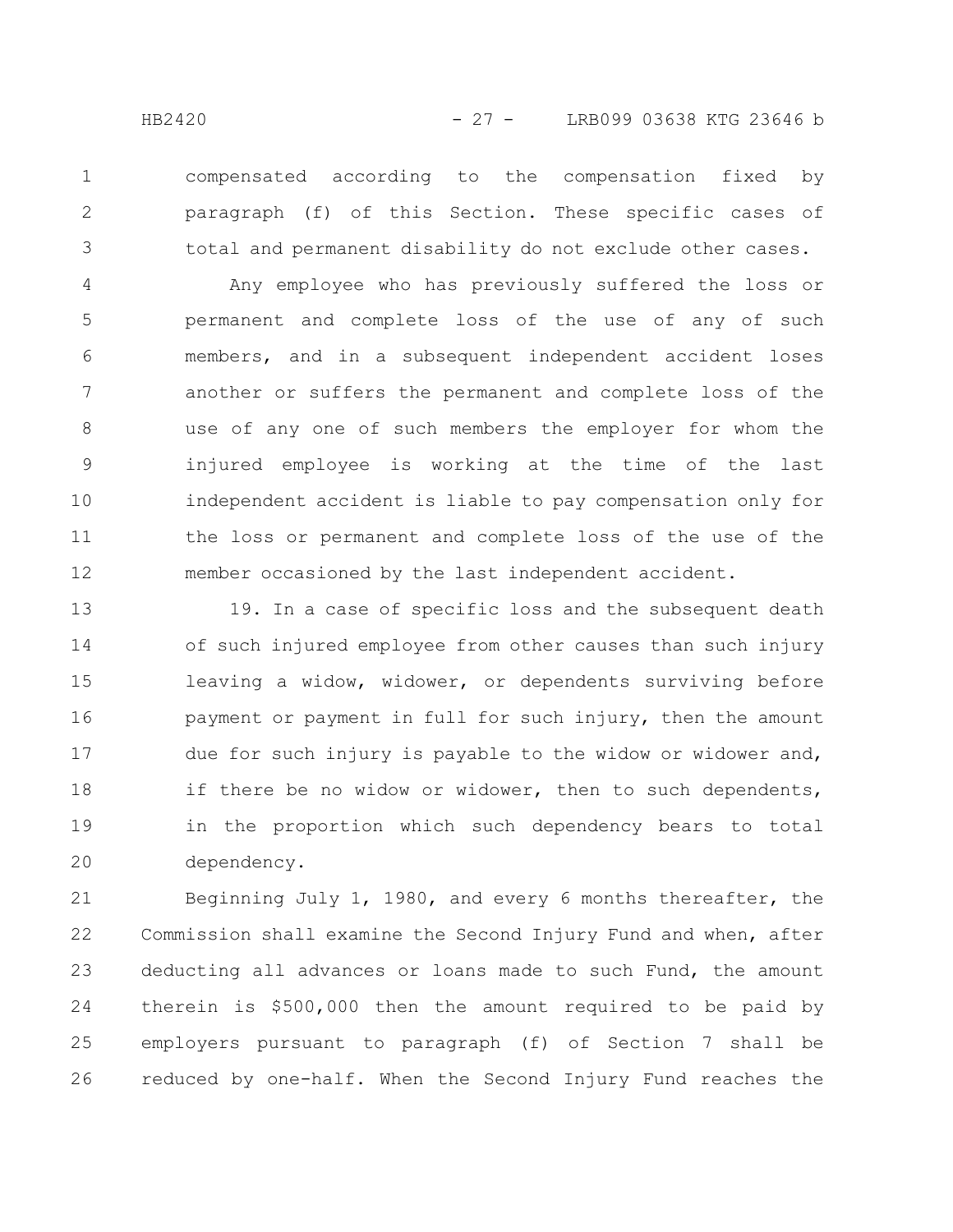sum of \$600,000 then the payments shall cease entirely. However, when the Second Injury Fund has been reduced to \$400,000, payment of one-half of the amounts required by paragraph (f) of Section 7 shall be resumed, in the manner herein provided, and when the Second Injury Fund has been reduced to \$300,000, payment of the full amounts required by paragraph (f) of Section 7 shall be resumed, in the manner herein provided. The Commission shall make the changes in payment effective by general order, and the changes in payment become immediately effective for all cases coming before the Commission thereafter either by settlement agreement or final order, irrespective of the date of the accidental injury. 1 2 3 4 5 6 7 8 9 10 11 12

On August 1, 1996 and on February 1 and August 1 of each subsequent year, the Commission shall examine the special fund designated as the "Rate Adjustment Fund" and when, after deducting all advances or loans made to said fund, the amount therein is \$4,000,000, the amount required to be paid by employers pursuant to paragraph (f) of Section 7 shall be reduced by one-half. When the Rate Adjustment Fund reaches the sum of \$5,000,000 the payment therein shall cease entirely. However, when said Rate Adjustment Fund has been reduced to \$3,000,000 the amounts required by paragraph (f) of Section 7 shall be resumed in the manner herein provided. 13 14 15 16 17 18 19 20 21 22 23

(f) In case of complete disability, which renders the employee wholly and permanently incapable of work, or in the specific case of total and permanent disability as provided in 24 25 26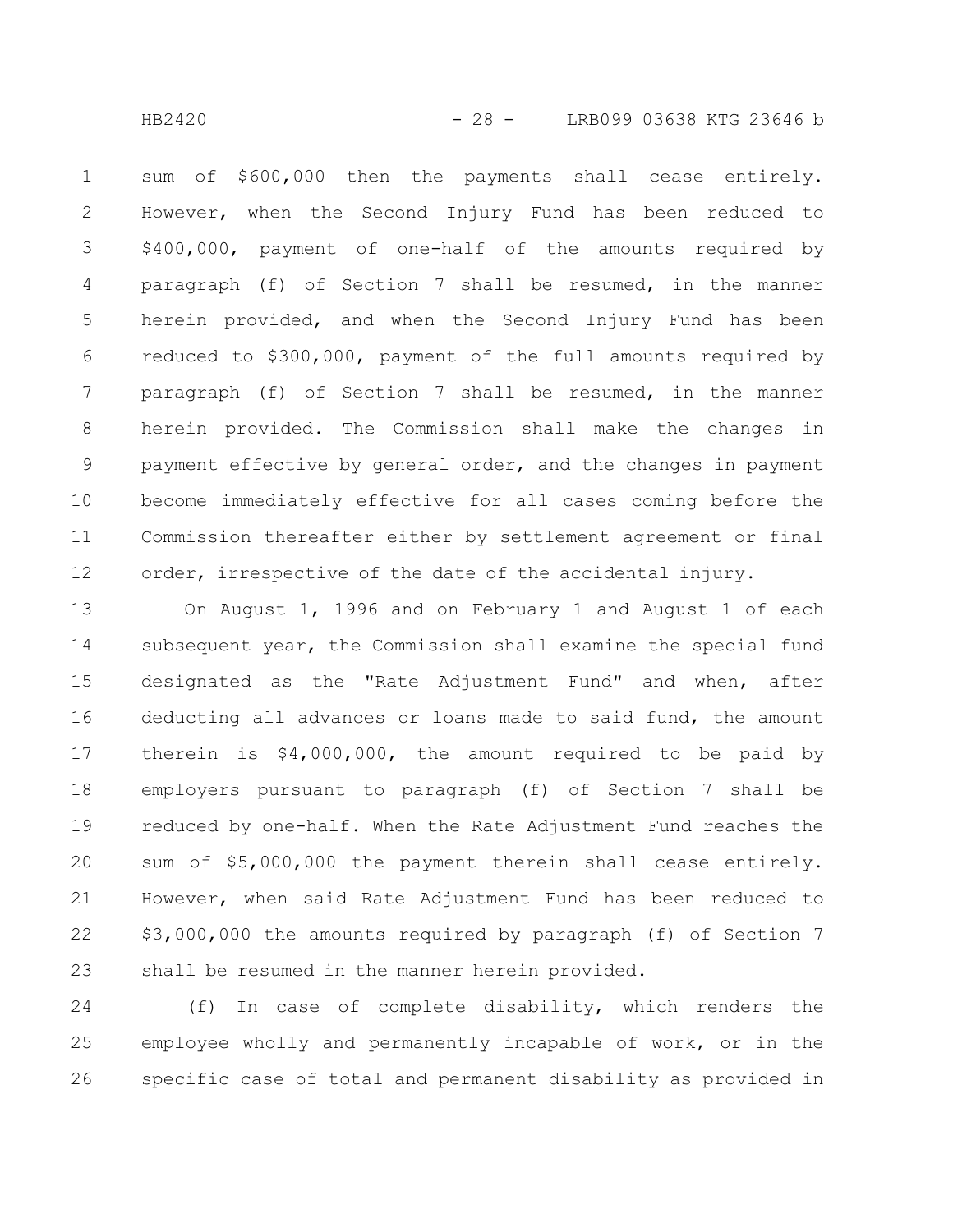subparagraph 18 of paragraph (e) of this Section, compensation shall be payable at the rate provided in subparagraph 2 of paragraph (b) of this Section for life. 1 2 3

An employee entitled to benefits under paragraph (f) of this Section shall also be entitled to receive from the Rate Adjustment Fund provided in paragraph (f) of Section 7 of the supplementary benefits provided in paragraph (g) of this Section 8. 4 5 6 7 8

If any employee who receives an award under this paragraph afterwards returns to work or is able to do so, and earns or is able to earn as much as before the accident, payments under such award shall cease. If such employee returns to work, or is able to do so, and earns or is able to earn part but not as much as before the accident, such award shall be modified so as to conform to an award under paragraph (d) of this Section. If such award is terminated or reduced under the provisions of this paragraph, such employees have the right at any time within 30 months after the date of such termination or reduction to file petition with the Commission for the purpose of determining whether any disability exists as a result of the original accidental injury and the extent thereof. 9 10 11 12 13 14 15 16 17 18 19 20 21

Disability as enumerated in subdivision 18, paragraph (e) of this Section is considered complete disability. 22 23

If an employee who had previously incurred loss or the permanent and complete loss of use of one member, through the loss or the permanent and complete loss of the use of one hand, 24 25 26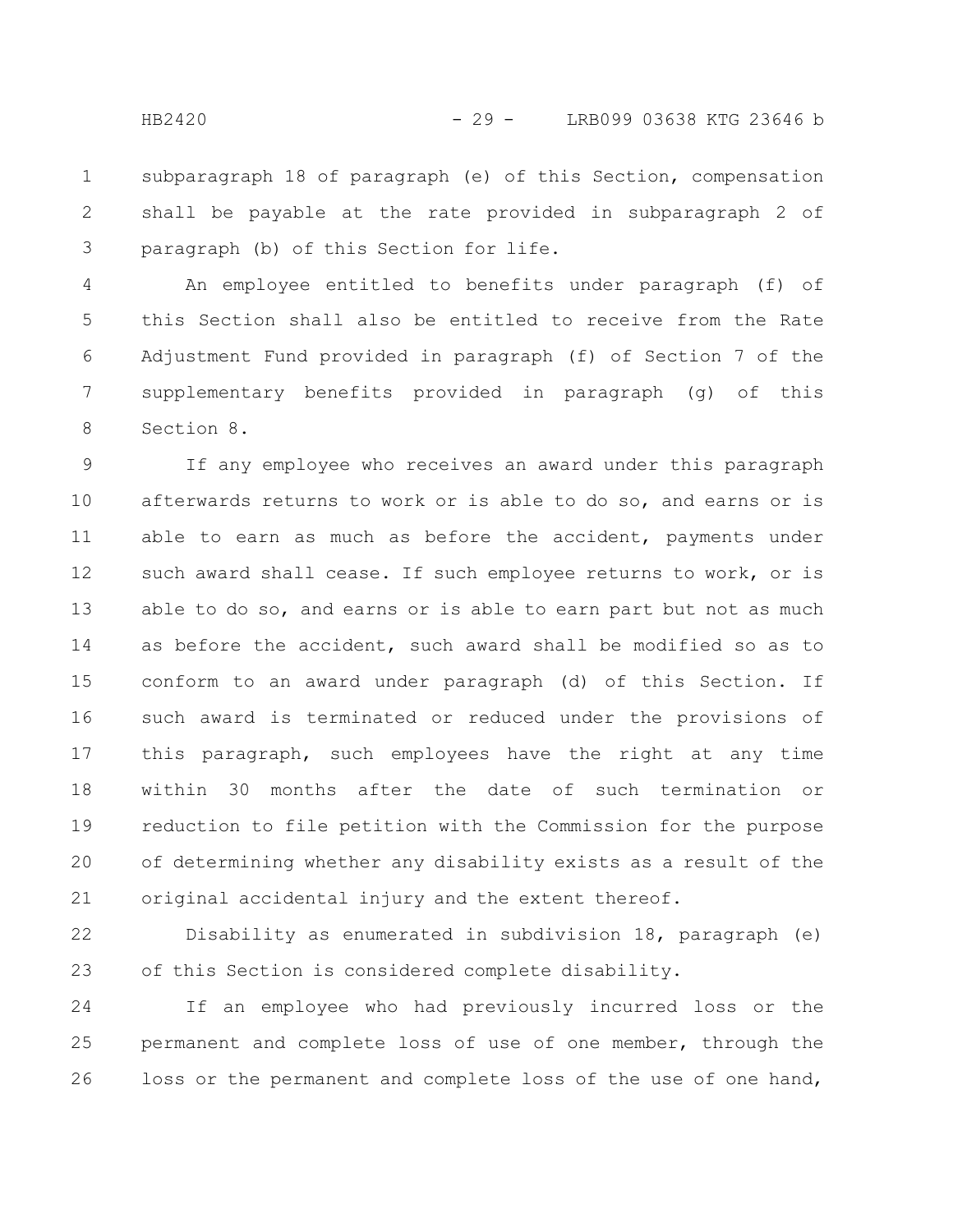one arm, one foot, one leg, or one eye, incurs permanent and complete disability through the loss or the permanent and complete loss of the use of another member, he shall receive, in addition to the compensation payable by the employer and after such payments have ceased, an amount from the Second Injury Fund provided for in paragraph (f) of Section 7, which, together with the compensation payable from the employer in whose employ he was when the last accidental injury was incurred, will equal the amount payable for permanent and complete disability as provided in this paragraph of this Section. 1 2 3 4 5 6 7 8 9 10 11

The custodian of the Second Injury Fund provided for in paragraph (f) of Section 7 shall be joined with the employer as a party respondent in the application for adjustment of claim. The application for adjustment of claim shall state briefly and in general terms the approximate time and place and manner of the loss of the first member. 12 13 14 15 16 17

In its award the Commission or the Arbitrator shall specifically find the amount the injured employee shall be weekly paid, the number of weeks compensation which shall be paid by the employer, the date upon which payments begin out of the Second Injury Fund provided for in paragraph (f) of Section 7 of this Act, the length of time the weekly payments continue, the date upon which the pension payments commence and the monthly amount of the payments. The Commission shall 30 days after the date upon which payments out of the Second Injury 18 19 20 21 22 23 24 25 26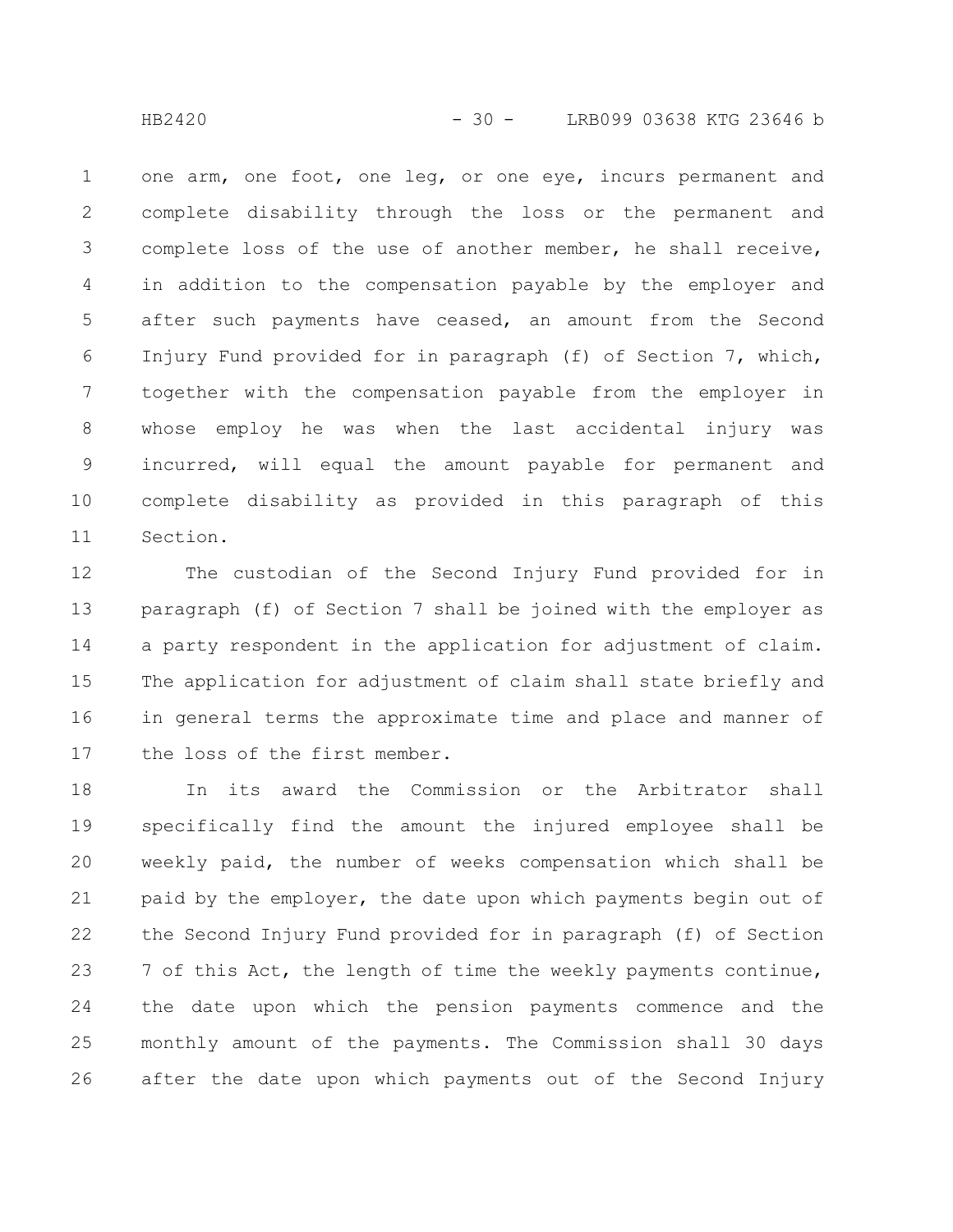Fund have begun as provided in the award, and every month thereafter, prepare and submit to the State Comptroller a voucher for payment for all compensation accrued to that date at the rate fixed by the Commission. The State Comptroller shall draw a warrant to the injured employee along with a receipt to be executed by the injured employee and returned to the Commission. The endorsed warrant and receipt is a full and complete acquittance to the Commission for the payment out of the Second Injury Fund. No other appropriation or warrant is necessary for payment out of the Second Injury Fund. The Second Injury Fund is appropriated for the purpose of making payments according to the terms of the awards. 1 2 3 4 5 6 7 8 9 10 11 12

As of July 1, 1980 to July 1, 1982, all claims against and obligations of the Second Injury Fund shall become claims against and obligations of the Rate Adjustment Fund to the extent there is insufficient money in the Second Injury Fund to pay such claims and obligations. In that case, all references to "Second Injury Fund" in this Section shall also include the Rate Adjustment Fund. 13 14 15 16 17 18 19

(g) Every award for permanent total disability entered by the Commission on and after July 1, 1965 under which compensation payments shall become due and payable after the effective date of this amendatory Act, and every award for death benefits or permanent total disability entered by the Commission on and after the effective date of this amendatory Act shall be subject to annual adjustments as to the amount of 20 21 22 23 24 25 26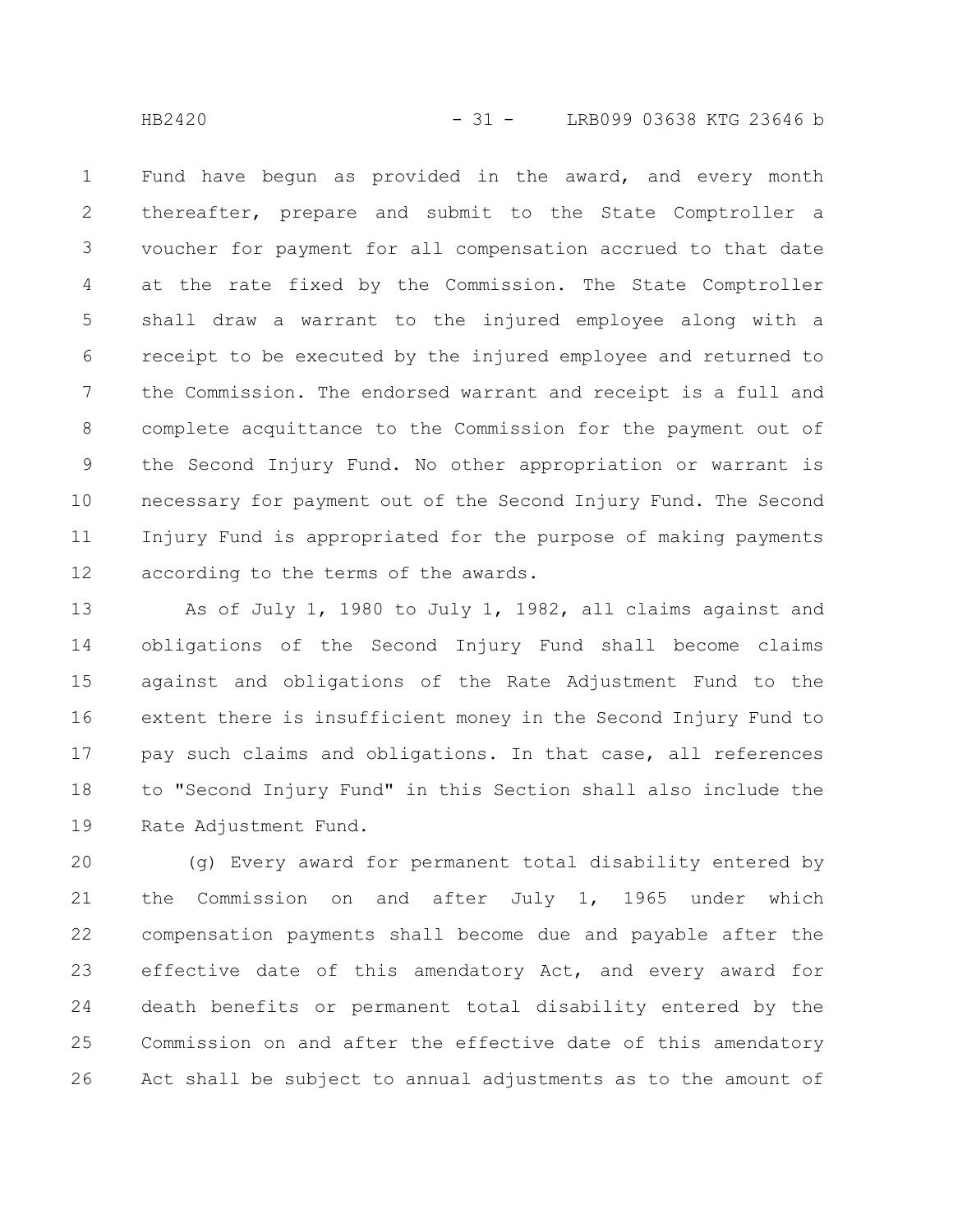the compensation rate therein provided. Such adjustments shall first be made on July 15, 1977, and all awards made and entered prior to July 1, 1975 and on July 15 of each year thereafter. In all other cases such adjustment shall be made on July 15 of the second year next following the date of the entry of the award and shall further be made on July 15 annually thereafter. If during the intervening period from the date of the entry of the award, or the last periodic adjustment, there shall have been an increase in the State's average weekly wage in covered industries under the Unemployment Insurance Act, the weekly compensation rate shall be proportionately increased by the same percentage as the percentage of increase in the State's average weekly wage in covered industries under the Unemployment Insurance Act. The increase in the compensation rate under this paragraph shall in no event bring the total compensation rate to an amount greater than the prevailing maximum rate at the time that the annual adjustment is made. Such increase shall be paid in the same manner as herein provided for payments under the Second Injury Fund to the injured employee, or his dependents, as the case may be, out of the Rate Adjustment Fund provided in paragraph (f) of Section 7 of this Act. Payments shall be made at the same intervals as provided in the award or, at the option of the Commission, may be made in quarterly payment on the 15th day of January, April, July and October of each year. In the event of a decrease in such average weekly wage there shall be no change in the then 1 2 3 4 5 6 7 8 9 10 11 12 13 14 15 16 17 18 19 20 21 22 23 24 25 26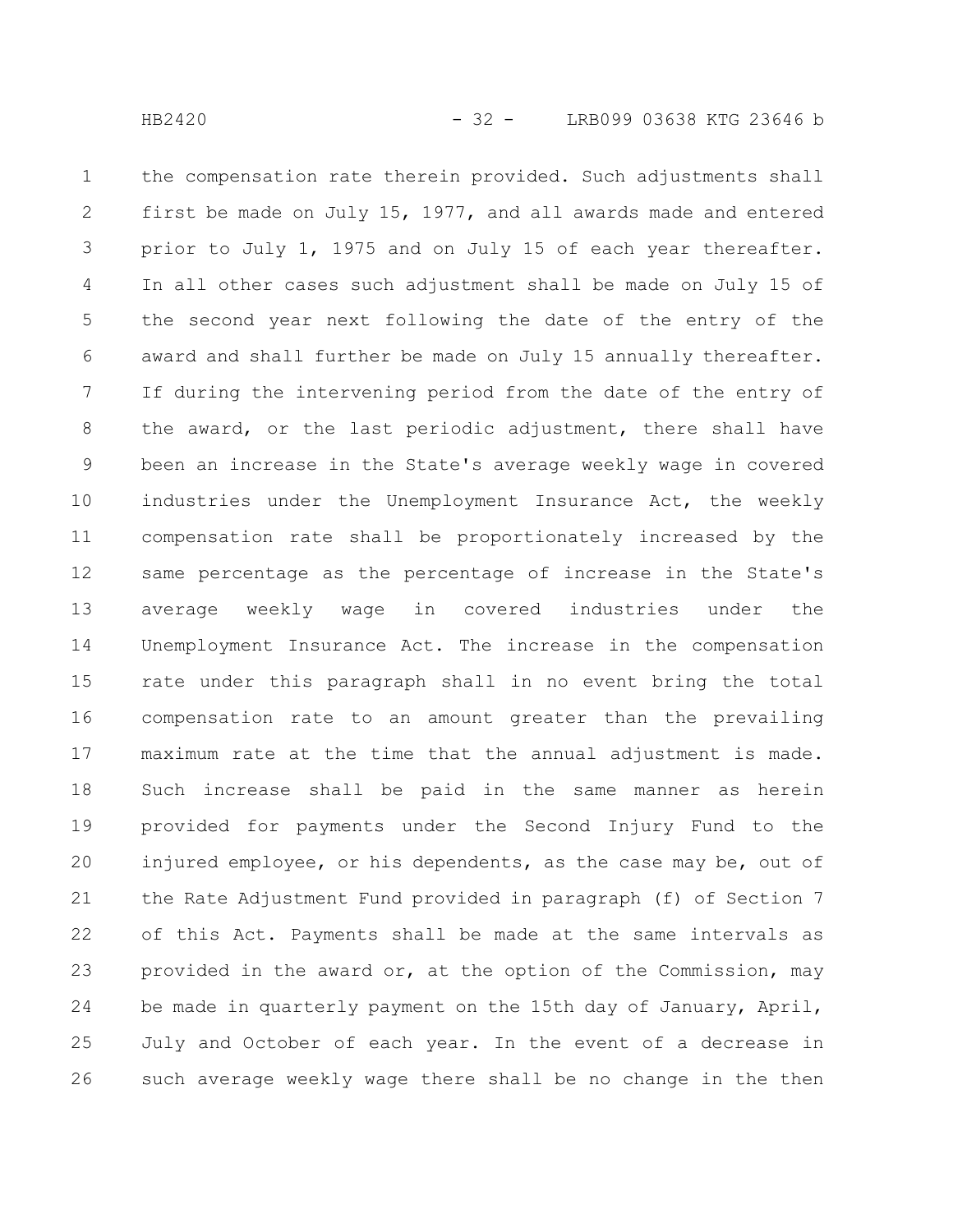existing compensation rate. The within paragraph shall not apply to cases where there is disputed liability and in which a compromise lump sum settlement between the employer and the injured employee, or his dependents, as the case may be, has been duly approved by the Illinois Workers' Compensation Commission. 1 2 3 4 5 6

Provided, that in cases of awards entered by the Commission for injuries occurring before July 1, 1975, the increases in the compensation rate adjusted under the foregoing provision of this paragraph (g) shall be limited to increases in the State's average weekly wage in covered industries under the Unemployment Insurance Act occurring after July 1, 1975. 7 8 9 10 11 12

For every accident occurring on or after July 20, 2005 but before the effective date of this amendatory Act of the 94th General Assembly (Senate Bill 1283 of the 94th General Assembly), the annual adjustments to the compensation rate in awards for death benefits or permanent total disability, as provided in this Act, shall be paid by the employer. The adjustment shall be made by the employer on July 15 of the second year next following the date of the entry of the award and shall further be made on July 15 annually thereafter. If during the intervening period from the date of the entry of the award, or the last periodic adjustment, there shall have been an increase in the State's average weekly wage in covered industries under the Unemployment Insurance Act, the employer shall increase the weekly compensation rate proportionately by 13 14 15 16 17 18 19 20 21 22 23 24 25 26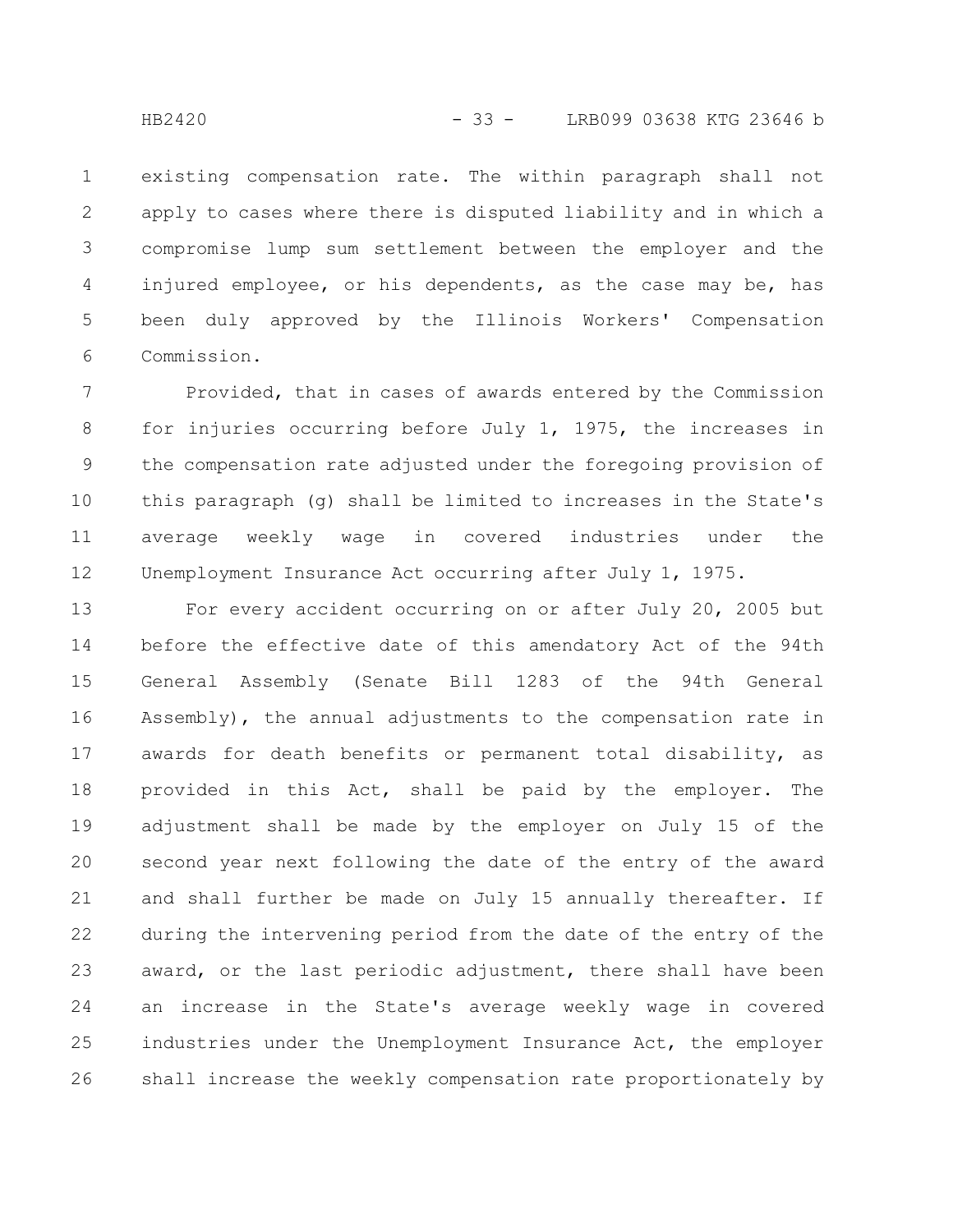the same percentage as the percentage of increase in the State's average weekly wage in covered industries under the Unemployment Insurance Act. The increase in the compensation rate under this paragraph shall in no event bring the total compensation rate to an amount greater than the prevailing maximum rate at the time that the annual adjustment is made. In the event of a decrease in such average weekly wage there shall be no change in the then existing compensation rate. Such increase shall be paid by the employer in the same manner and at the same intervals as the payment of compensation in the award. This paragraph shall not apply to cases where there is disputed liability and in which a compromise lump sum settlement between the employer and the injured employee, or his or her dependents, as the case may be, has been duly approved by the Illinois Workers' Compensation Commission. 1 2 3 4 5 6 7 8 9 10 11 12 13 14 15

The annual adjustments for every award of death benefits or permanent total disability involving accidents occurring before July 20, 2005 and accidents occurring on or after the effective date of this amendatory Act of the 94th General Assembly (Senate Bill 1283 of the 94th General Assembly) shall continue to be paid from the Rate Adjustment Fund pursuant to this paragraph and Section 7(f) of this Act. 16 17 18 19 20 21 22

(h) In case death occurs from any cause before the total compensation to which the employee would have been entitled has been paid, then in case the employee leaves any widow, widower, child, parent (or any grandchild, grandparent or other lineal 23 24 25 26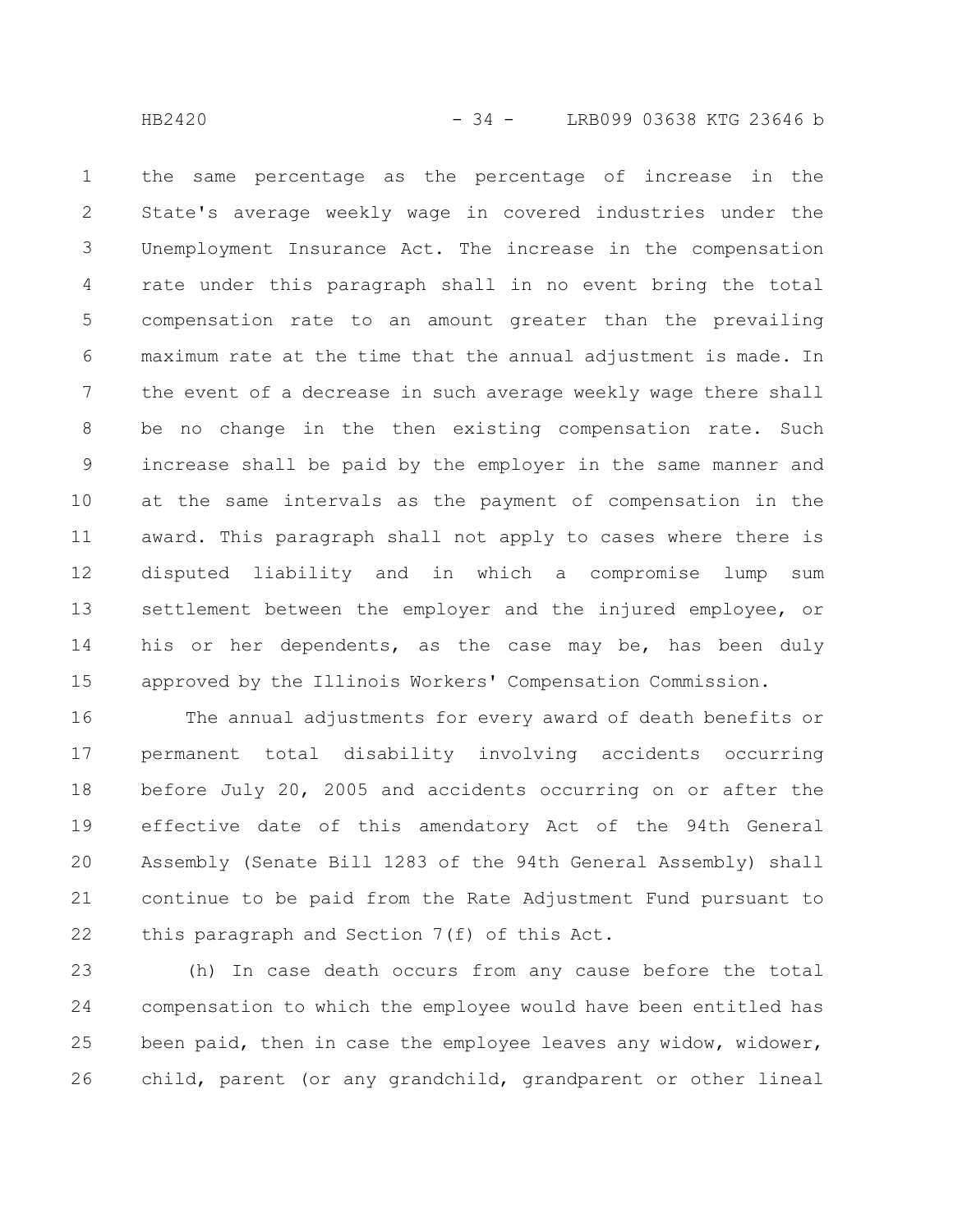heir or any collateral heir dependent at the time of the accident upon the earnings of the employee to the extent of 50% or more of total dependency) such compensation shall be paid to the beneficiaries of the deceased employee and distributed as provided in paragraph (g) of Section 7. 1 2 3 4 5

(h-1) In case an injured employee is under legal disability at the time when any right or privilege accrues to him or her under this Act, a quardian may be appointed pursuant to law, and may, on behalf of such person under legal disability, claim and exercise any such right or privilege with the same effect as if the employee himself or herself had claimed or exercised the right or privilege. No limitations of time provided by this Act run so long as the employee who is under legal disability is without a conservator or guardian. 6 7 8 9 10 11 12 13 14

(i) In case the injured employee is under 16 years of age at the time of the accident and is illegally employed, the amount of compensation payable under paragraphs  $(b)$ ,  $(c)$ ,  $(d)$ , (e) and (f) of this Section is increased 50%. 15 16 17 18

However, where an employer has on file an employment certificate issued pursuant to the Child Labor Law or work permit issued pursuant to the Federal Fair Labor Standards Act, as amended, or a birth certificate properly and duly issued, such certificate, permit or birth certificate is conclusive evidence as to the age of the injured minor employee for the purposes of this Section. 19 20 21 22 23 24 25

Nothing herein contained repeals or amends the provisions 26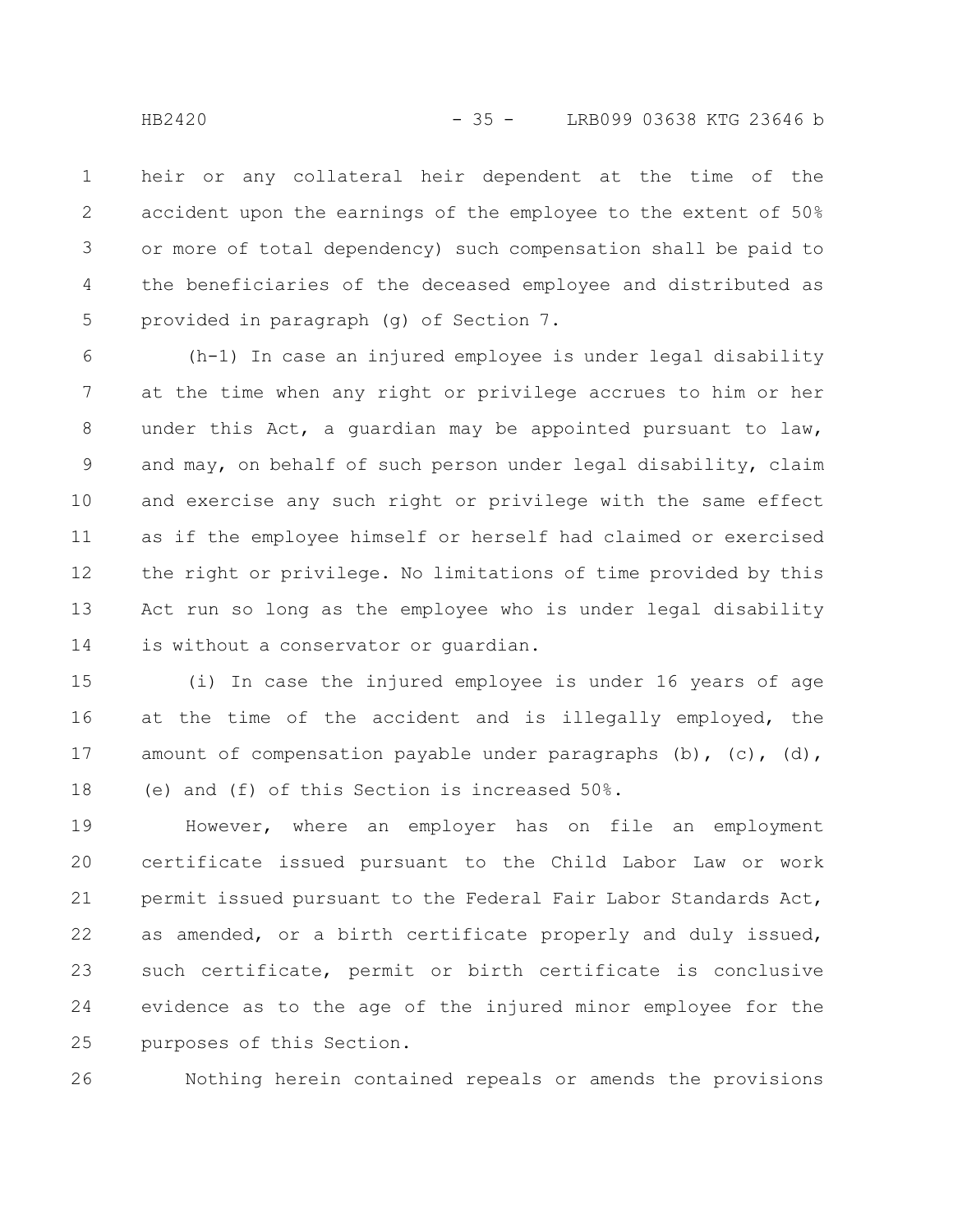of the Child Labor Law relating to the employment of minors under the age of 16 years. 1 2

(j) 1. In the event the injured employee receives benefits, including medical, surgical or hospital benefits under any group plan covering non-occupational disabilities contributed to wholly or partially by the employer, which benefits should not have been payable if any rights of recovery existed under this Act, then such amounts so paid to the employee from any such group plan as shall be consistent with, and limited to, the provisions of paragraph 2 hereof, shall be credited to or against any compensation payment for temporary total incapacity for work or any medical, surgical or hospital benefits made or to be made under this Act. In such event, the period of time for giving notice of accidental injury and filing application for adjustment of claim does not commence to run until the termination of such payments. This paragraph does not apply to payments made under any group plan which would have been payable irrespective of an accidental injury under this Act. Any employer receiving such credit shall keep such employee safe and harmless from any and all claims or liabilities that may be made against him by reason of having received such payments only to the extent of such credit. 3 4 5 6 7 8 9 10 11 12 13 14 15 16 17 18 19 20 21 22

Any excess benefits paid to or on behalf of a State employee by the State Employees' Retirement System under Article 14 of the Illinois Pension Code on a death claim or disputed disability claim shall be credited against any 23 24 25 26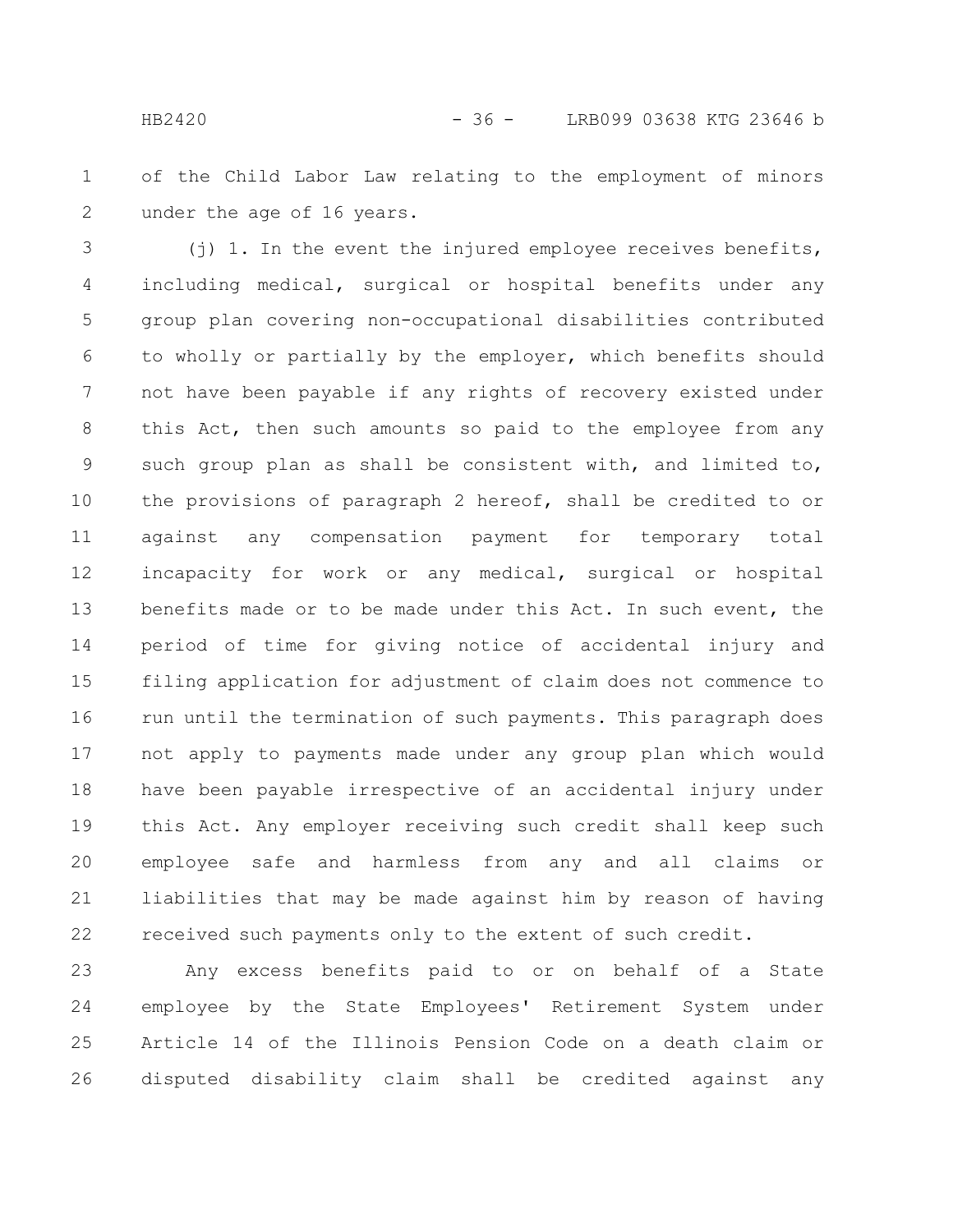payments made or to be made by the State of Illinois to or on behalf of such employee under this Act, except for payments for medical expenses which have already been incurred at the time of the award. The State of Illinois shall directly reimburse the State Employees' Retirement System to the extent of such credit. 1 2 3 4 5 6

2. Nothing contained in this Act shall be construed to give the employer or the insurance carrier the right to credit for any benefits or payments received by the employee other than compensation payments provided by this Act, and where the employee receives payments other than compensation payments, whether as full or partial salary, group insurance benefits, bonuses, annuities or any other payments, the employer or insurance carrier shall receive credit for each such payment only to the extent of the compensation that would have been payable during the period covered by such payment. 7 8 9 10 11 12 13 14 15 16

3. The extension of time for the filing of an Application for Adjustment of Claim as provided in paragraph 1 above shall not apply to those cases where the time for such filing had expired prior to the date on which payments or benefits enumerated herein have been initiated or resumed. Provided however that this paragraph 3 shall apply only to cases wherein the payments or benefits hereinabove enumerated shall be received after July 1, 1969. 17 18 19 20 21 22 23 24

(Source: P.A. 97-18, eff. 6-28-11; 97-268, eff. 8-8-11; 97-813, eff. 7-13-12.) 25 26